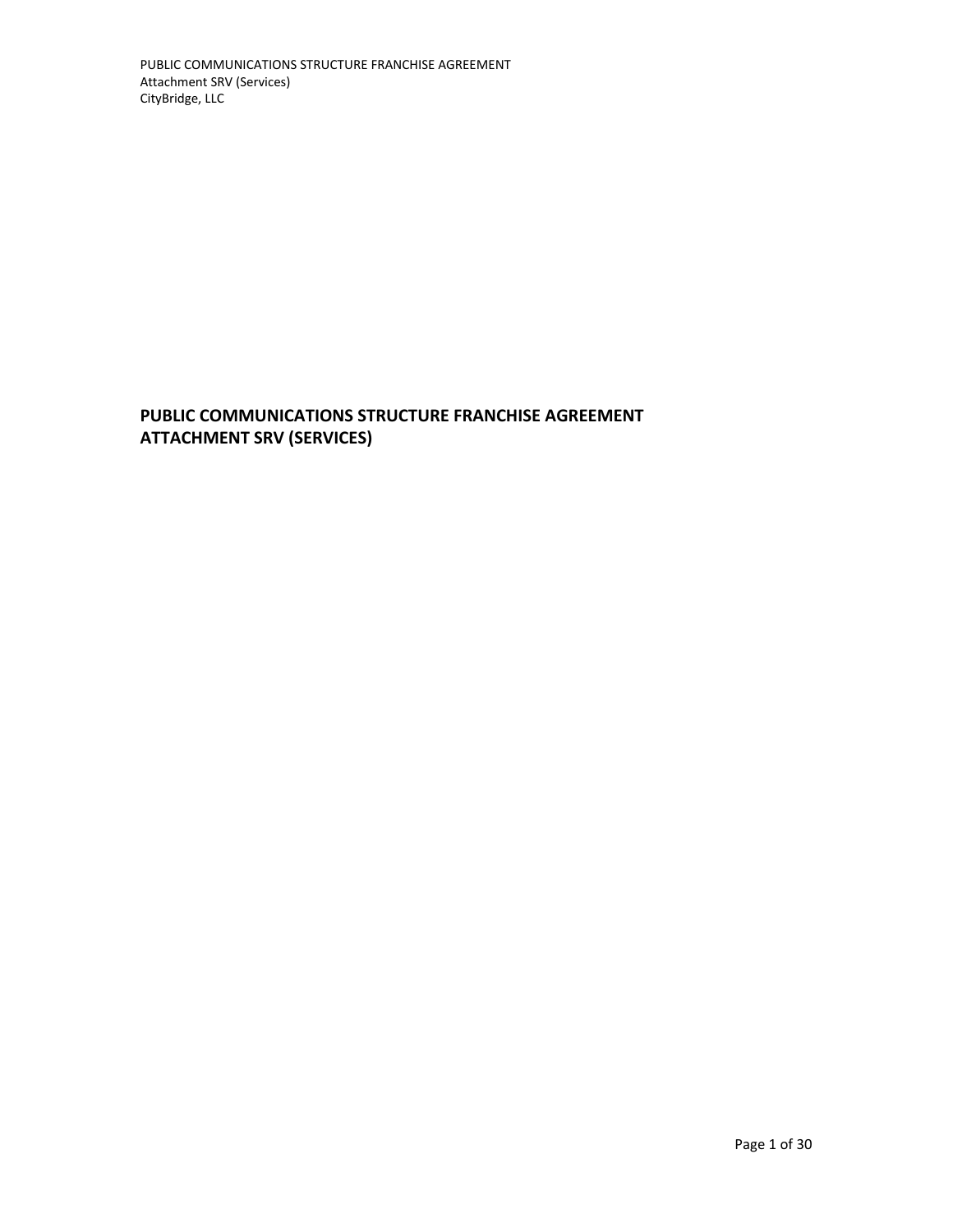#### **PART I. DESIGN AND IMPLEMENTATION**

#### **1.1 Design**

1.1.1 The Franchisee shall design all Structures in accordance with the provisions of this Attachment SRV and the Agreement. The design of all Structures installed under this Agreement must comply with all laws and will be subject to approval of the Art Commission and, to the extent required by law, Landmarks. The Franchisee shall make good faith efforts to obtain approval of the Art Commission and to the extent required by law, Landmarks. The Franchisee shall submit an application signed by DoITT (which shall be in a form reasonably acceptable to DoITT) to the Art Commission ( "Preliminary Plans and Specifications") and, to the extent required by law, Landmarks, for review and approval of the designs (Exhibit 5 Structure Designs). In the event that changes to the designs are required by the Art Commission or Landmarks for their approvals, the Franchisee shall make the changes. Following such approval, the designs as approved will be the designs used to manufacture the Structures.

1.1.2 The designs must fit within one or more of the following design envelopes:

- (i) Advertising Structure: 114" in height and 11" by 35" in dimension
- (ii) Non-Advertising Structure: 122.9" in height and 11" by 16" in dimension

1.1.3 The Franchisee shall provide appropriate staff to represent itself and assist DoITT during any informal or formal public review processes or public presentations.

### **1.2 Installation**

1.2.1 (i) The Franchisee shall construct and install no less than 6,000 Advertising Structures and no less than 1,500 Non-Advertising Structures, over an eight (8) year period, in accordance with the distribution table below. The schedule set forth in Section 1.2.3, sets forth the minimum cumulative number of Structures required to be operational per year, per borough beginning on the Effective Date (which schedule reflects, among other things, completion of not less than 4,000 Advertising Structures and 150 Non-Advertising Structures within four years of the Effective Date).

| <b>Borough</b> | <b>Total Number of Structures</b> |
|----------------|-----------------------------------|
| Brooklyn       | 1,346                             |
| <b>Bronx</b>   | 736                               |
| Manhattan      | 3,900                             |
| Queens         | 1,239                             |
| Staten Island  | 279                               |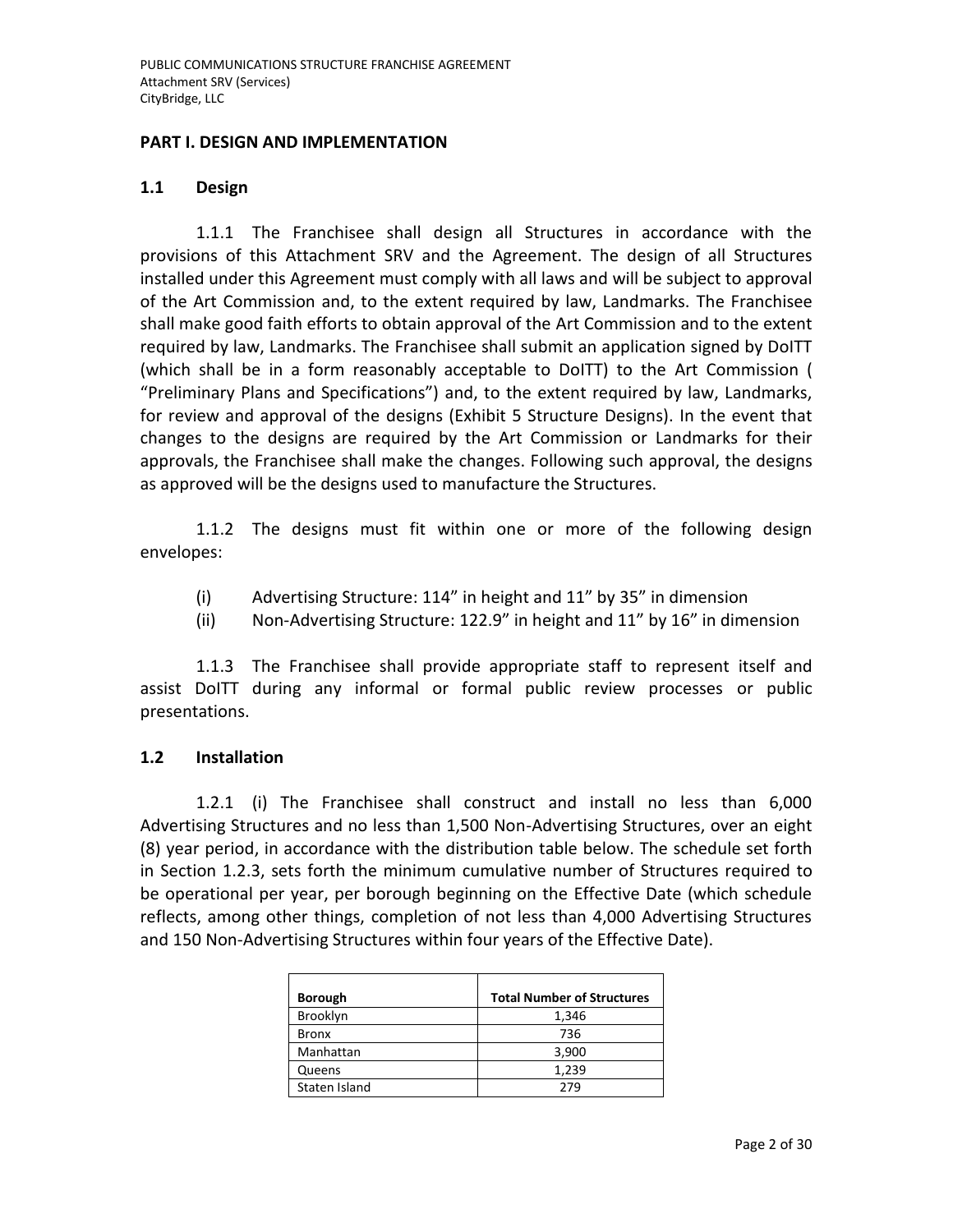(ii) The Franchisee may install new Structures (and replace any Existing PPT) at locations where an Existing PPT is in place (or were in place as of April 30, 2014 pursuant to PPT franchises that have expired), provided that such locations are (i) in compliance with the siting criteria referred to in Section 1.2.2 and (ii) if such location would not be within 50 linear feet of another Structure. Notwithstanding the foregoing, DoITT will have the right to deny approval of any such location if DoITT approves an alternative location that in DoITT's reasonable judgment, consistent with the provisions set forth in Section 4.2.1 of the Agreement, is of at least equal economic value to the Franchisee.

(iii) In regard to locations for new Structure installations required to meet the obligation set forth in (i) that are in addition to those described in (ii) above DoITT will, after consultation with the Franchisee, select the locations in DoITT's reasonable discretion, consistent with the provisions set forth in Section 4.2.1 of the Agreement, subject to the requirements of applicable laws. In exercising its discretion, DoITT will review and take into account, among other factors, Franchisee's reasonable concerns regarding the overall revenue generating potential of the locations being selected and the overall cost of installation and service provision from the locations being selected.

(iv) The Franchisee's obligation to satisfy the Build-out requirements set forth in this Section 1.2 is not contingent upon the responsiveness of the providers of electricity or conduit access, or any other necessary service.

1.2.2 The Franchisee acknowledges and accepts that, pursuant to Section 4.1.2 of the Agreement, it is responsible for all costs and expenses, including the costs of utility connections, infrastructure, and utilities consumed during the build-out. Prior to the installation of any Structure, the Franchisee shall provide to DoITT for its approval photographs of the site and a Site Plan substantially conforming to the siting criteria in the Exhibit 4. All Site Plans must be prepared to scale and must include all elements and dimensions relevant to the siting criteria. The Site Plan shall be in a form approved by DoITT.

1.2.3 The following is the schedule described in Section 1.2.1 (a) above. The schedule is intended to be cumulative, so that for example the number listed for Queens in (iii) below is the cumulative number that is to be installed over the full three years from the Effective Date through the third anniversary of the Effective Date:

(i) Structures to be installed and operational by the first anniversary of the Effective Date and shall be distributed as follows: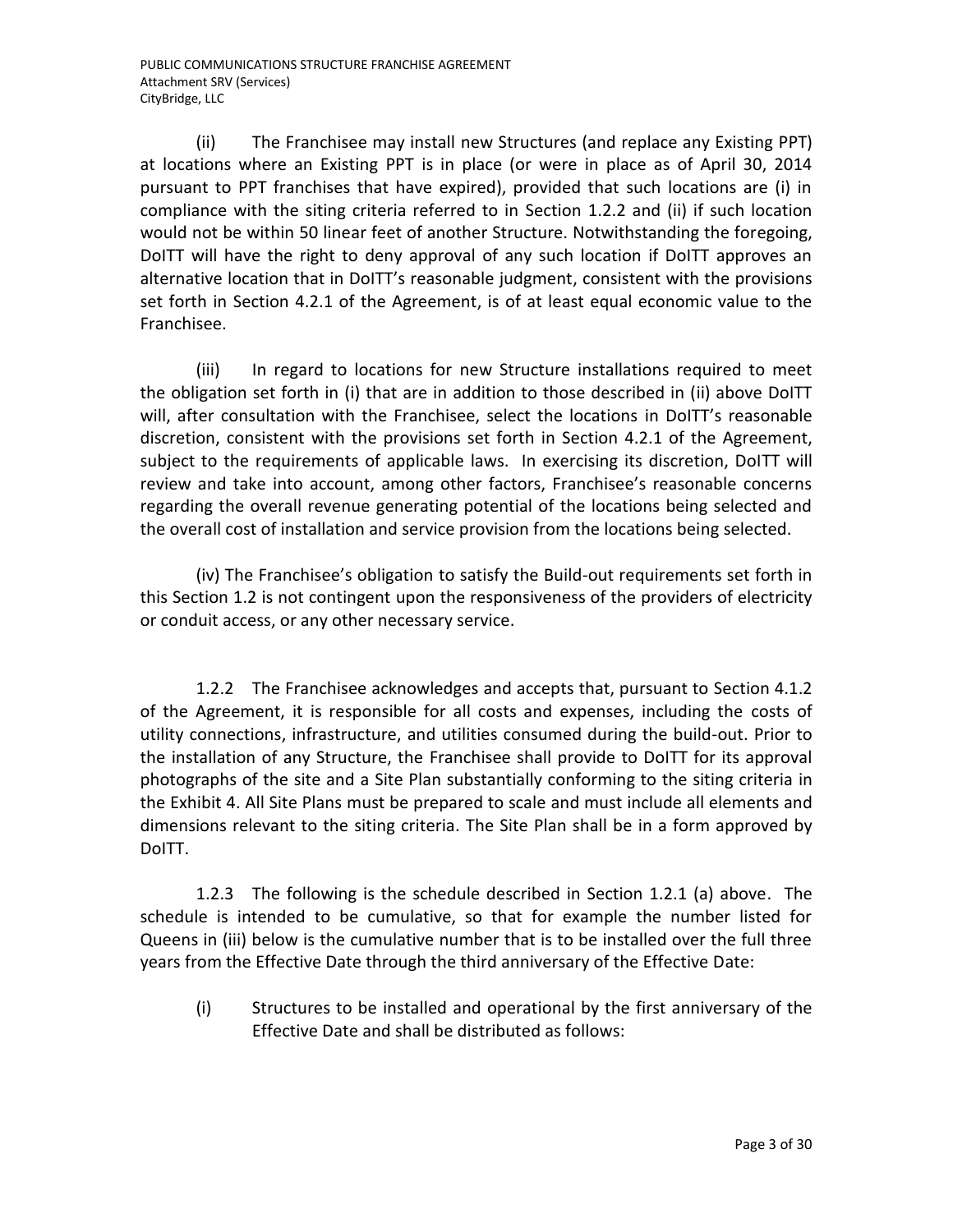| <b>Borough</b> | <b>Number of Advertising</b><br><b>Structures</b> | <b>Number of Non-</b><br><b>Advertising Structures</b> |
|----------------|---------------------------------------------------|--------------------------------------------------------|
| Brooklyn       | $b^2$                                             |                                                        |
| <b>Bronx</b>   | 29                                                |                                                        |
| Manhattan      | 322                                               |                                                        |
| Queens         |                                                   |                                                        |
| Staten Island  |                                                   |                                                        |

(ii) Structures to be installed and operational by the second anniversary of the Effective Date and shall be distributed as follows:

| <b>Borough</b> | <b>Number of Advertising</b><br><b>Structures</b> | <b>Number of Non-</b><br><b>Advertising Structures</b> |
|----------------|---------------------------------------------------|--------------------------------------------------------|
| Brooklyn       | 189                                               |                                                        |
| <b>Bronx</b>   | 89                                                |                                                        |
| Manhattan      | 969                                               |                                                        |
| Queens         | 233                                               |                                                        |
| Staten Island  |                                                   |                                                        |

(iii) Structures to be installed and operational by the third anniversary of the Effective Date and shall be distributed as follows:

| <b>Borough</b> | <b>Number of Advertising</b><br><b>Structures</b> | <b>Number of Non-</b><br><b>Advertising Structures</b> |
|----------------|---------------------------------------------------|--------------------------------------------------------|
| Brooklyn       | 349                                               |                                                        |
| <b>Bronx</b>   | 164                                               |                                                        |
| Manhattan      | 1,782                                             |                                                        |
| Queens         | 430                                               |                                                        |
| Staten Island  | 25                                                | 80                                                     |

(iv) Structures to be installed and operational by the fourth anniversary of the Effective Date and shall be distributed as follows:

| <b>Borough</b> | <b>Number of Advertising</b><br><b>Structures</b> | <b>Number of Non-</b><br><b>Advertising Structures</b> |
|----------------|---------------------------------------------------|--------------------------------------------------------|
| Brooklyn       | 510                                               | 73                                                     |
| <b>Bronx</b>   | 239                                               | 251                                                    |
| Manhattan      | 2,635                                             |                                                        |
| Queens         | 627                                               | 32                                                     |
| Staten Island  | 29                                                | 154                                                    |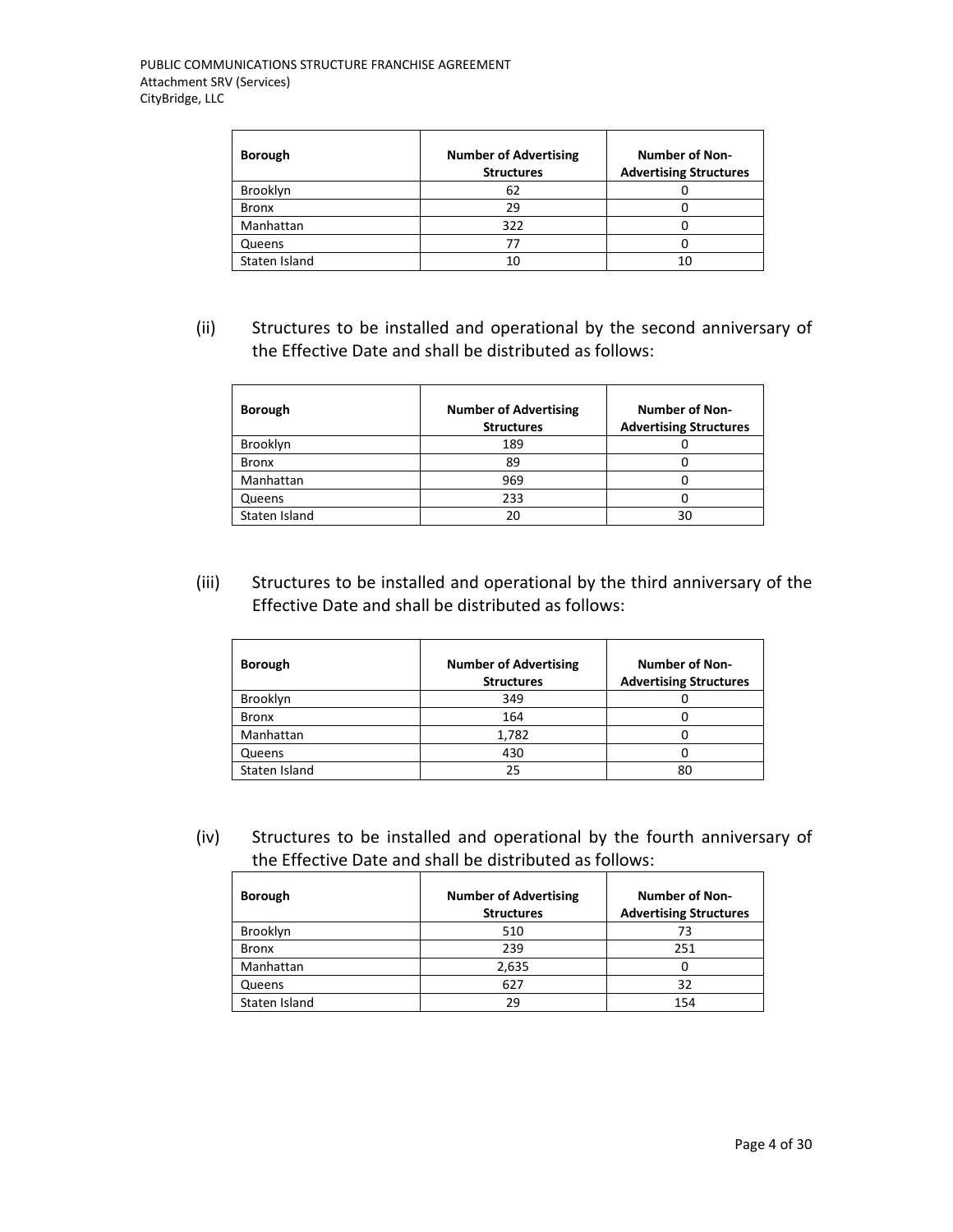(v) Structures to be installed and operational by the fifth anniversary of the Effective Date and shall be distributed as follows:

| <b>Borough</b> | <b>Number of Advertising</b><br><b>Structures</b> | <b>Number of Non-</b><br><b>Advertising Structures</b> |
|----------------|---------------------------------------------------|--------------------------------------------------------|
| Brooklyn       | 574                                               | 204                                                    |
| <b>Bronx</b>   | 270                                               | 282                                                    |
| Manhattan      | 2,920                                             |                                                        |
| Queens         | 707                                               | 121                                                    |
| Staten Island  | 29                                                | 179                                                    |

(vi) Structures to be installed and operational by the sixth anniversary of the Effective Date and shall be distributed as follows:

| <b>Borough</b> | <b>Number of Advertising</b><br><b>Structures</b> | <b>Number of Non-</b><br><b>Advertising Structures</b> |
|----------------|---------------------------------------------------|--------------------------------------------------------|
| Brooklyn       | 639                                               | 328                                                    |
| <b>Bronx</b>   | 299                                               | 313                                                    |
| Manhattan      | 3,247                                             |                                                        |
| Queens         | 786                                               | 179                                                    |
| Staten Island  | 29                                                | 202                                                    |

(vii) Structures to be installed and operational by the seventh anniversary of the Effective Date and shall be distributed as follows:

| <b>Borough</b> | <b>Number of Advertising</b><br><b>Structures</b> | <b>Number of Non-</b><br><b>Advertising Structures</b> |
|----------------|---------------------------------------------------|--------------------------------------------------------|
| Brooklyn       | 703                                               | 452                                                    |
| <b>Bronx</b>   | 331                                               | 344                                                    |
| Manhattan      | 3,573                                             | 0                                                      |
| Queens         | 864                                               | 237                                                    |
| Staten Island  | 29                                                | 225                                                    |

(viii) Structures to be installed and operational by the eighth anniversary of the Effective Date and shall be distributed as follows:

| <b>Borough</b> | <b>Number of Advertising</b><br><b>Structures</b> | <b>Number of Non-</b><br><b>Advertising Structures</b> |  |
|----------------|---------------------------------------------------|--------------------------------------------------------|--|
| Brooklyn       | 767                                               | 579                                                    |  |
| <b>Bronx</b>   | 361                                               | 375                                                    |  |
| Manhattan      | 3,900                                             |                                                        |  |
| Queens         | 943                                               | 296                                                    |  |
| Staten Island  | 29                                                | 250                                                    |  |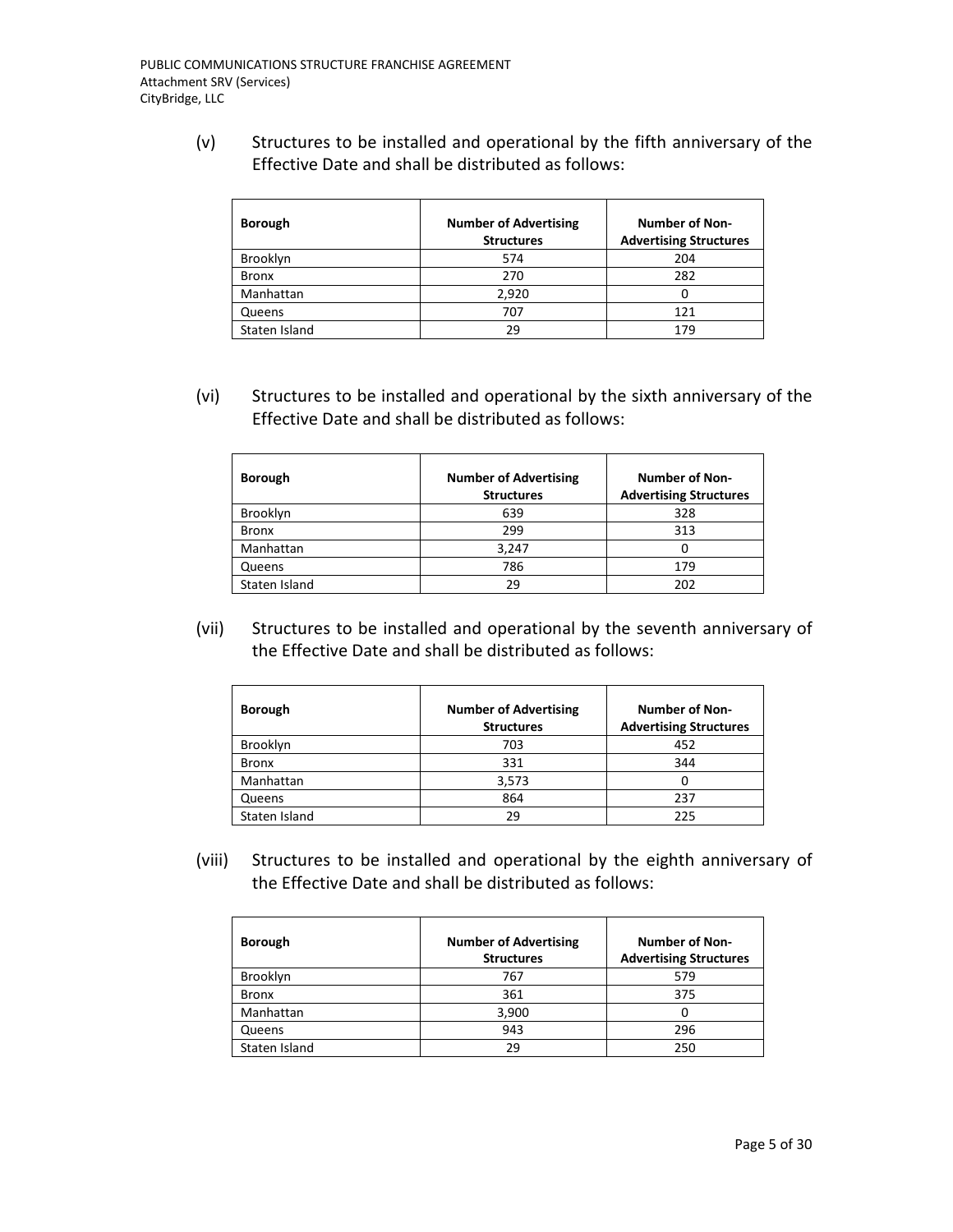1.2.4 With DoITT's consent and in consultation with the affected Borough Presidents of the City, Franchisee may adjust the schedule of installation of the Non-Advertising Structures.

1.2.5 The Franchisee may construct and install more than the minimum number of installations during the time periods referred to subject to Section 1.2.1.

1.2.6 With DoITT's consent, the Franchisee may, but is not required, to install up to an additional 2,500 Structures, above and beyond the minimum numbers required in the preceding schedules, provided that the locations of additional Structures are mutually agreed upon by DoITT and the Franchisee, subject to applicable laws regarding siting and review of locations. The allocation of additional discretionary Structures between Advertising Structures and Non-advertising Structures is subject to the mutual agreement of the parties.

1.2.7 The Franchisee shall remove or replace Existing PPTs at the locations identified under a schedule to be proposed by the Franchisee and approved by DoITT (the "Existing PPT Replacement Schedule"). The Existing PPT Replacement Schedule will follow the overall construction and installation schedule contemplated by this Agreement. The Existing PPT Replacement Schedule will include at a minimum, for each month of the build-out years, the location of each Existing PPT scheduled to be replaced, the projected date for submission of a site plan and photographs, and the projected date for installation. If DoITT notifies Franchisee that a site plan and photographs are required for a location other than as specified in the Existing PPT Replacement Schedule, the Franchisee shall have 120 days to produce the site plan and photographs and submit them to DoITT, and to install the new Structure; provided however that the clock will stop during the time DoITT is reviewing the site plan. DoITT shall notify Franchisee when the site plan is approved, or whether changes are required. The Franchisee may request an extension of such time which may be granted by DoITT in writing in its reasonable discretion. If changes to the site plan are required by DoITT an extension will be granted for a reasonable period of time commensurate with the required changes.

1.2.8 However, no PPT will be removed unless DoITT has either approved a Site Plan for a new Structure to replace it or determined it will be removed but not replaced. A new Structure will be installed in accordance with this Section 1.2 within ten (10) Business Days of the removal of each Existing PPT, except where DoITT has determined that the Existing PPT will not be replaced and except where the replacement is at a new location. Replacements at new locations shall be made prior to the removal of the Existing PPT. Franchisee shall remove all Existing PPTs as required by the fourth anniversary of the Effective Date. Should DoITT require the removal of any additional PPTs other than as specified in the Existing PPT Schedule, the Franchisee shall have ten (10) Business Days from receipt of notice from DoITT to complete the removal. Any site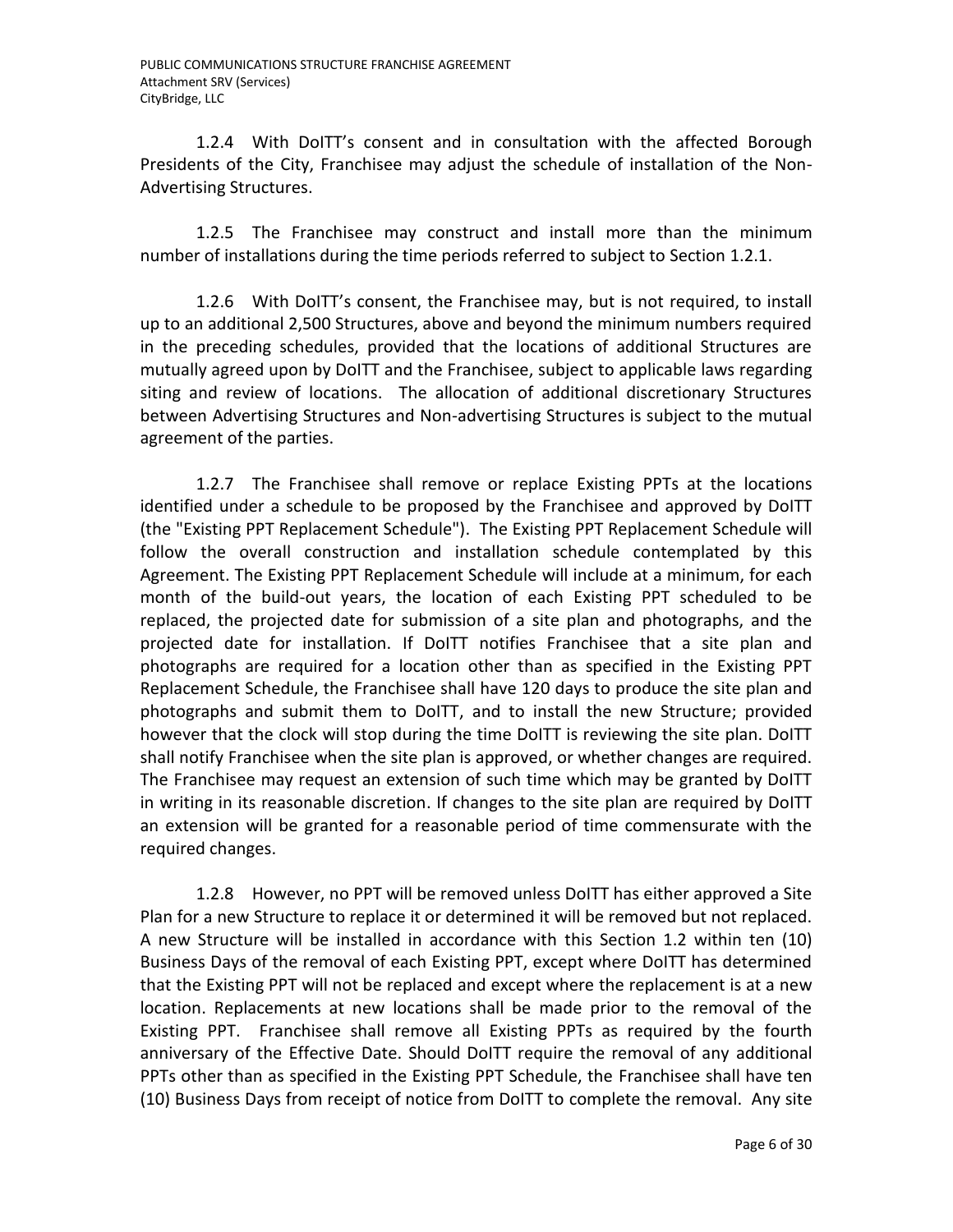where an Existing PPT is removed but not replaced must be promptly restored and the affected sidewalk flags completely replaced utilizing material to match the adjacent flags. Franchisee will not be required to remove more than ten (10) Structures in any given calendar month. Notwithstanding anything to the contrary hereto, the following Existing PPTs, and any Existing PPT that DoITT determines offers public benefits that likely would not be sufficiently replaced, shall not be removed and Franchisee agrees to maintain such Existing PPT during the Term of the Franchise:

- (i) The PPT located on the Northwest corner of  $100<sup>th</sup>$  Street and West End Avenue in Manhattan
- (ii) The PPT located on the Northwest corner of  $101<sup>st</sup>$  Street and West End
- (iii) The PPT located on the Northwest corner of  $66<sup>th</sup>$  Street and West End

1.2.9 Upon installation of any of the Structures the Franchisee shall send DoITT a photograph of the new installation showing the placement in context of such Structure with a request for DoITT's acceptance of the specified Structure, which acceptance shall be conditioned on a satisfactory inspection by DoITT. Such request shall set forth the date the Structure was installed and such date shall be the "Installation Date" if the installation is accepted by DoITT in accordance with Section 1.3 (below). In the event a Structure is installed, but not yet accepted by DoITT in accordance with Section 1.3 (below), (i) the Structure shall count towards the minimum number of Structures detailed in Section 1.2.3, and (ii) Franchisee may immediately display Advertising on such Structure and (iii) Franchisee may turn on Wi-Fi connectivity.

### **1.3 Inspection**

1.3.1 The Franchisee shall follow the procedures in this Section for all installations.

1.3.2 DoITT shall inspect newly installed Structures after the date of receipt by DoITT of a request to inspect from the Franchisee, which must be accompanied by a photo. DoITT shall inspect and either approve or reject the Structure based upon whether it is installed in conformance to the Site Plan. DoITT's approval does not constitute an approval or certification of the structural integrity of any Structure or of any utility connections.

1.3.3 DoITT shall notify the Franchisee of its approval or rejection of the Structure. If DoITT rejects the Structure, DoITT shall identify the problems that need correction. The Franchisee shall correct all problems within seven (7) business days from the date of receipt of notice from DoITT, unless local law requires otherwise. Failure to identify a problem on an initial inspection does not constitute a waiver of DoITT's right to identify a problem in a subsequent inspection.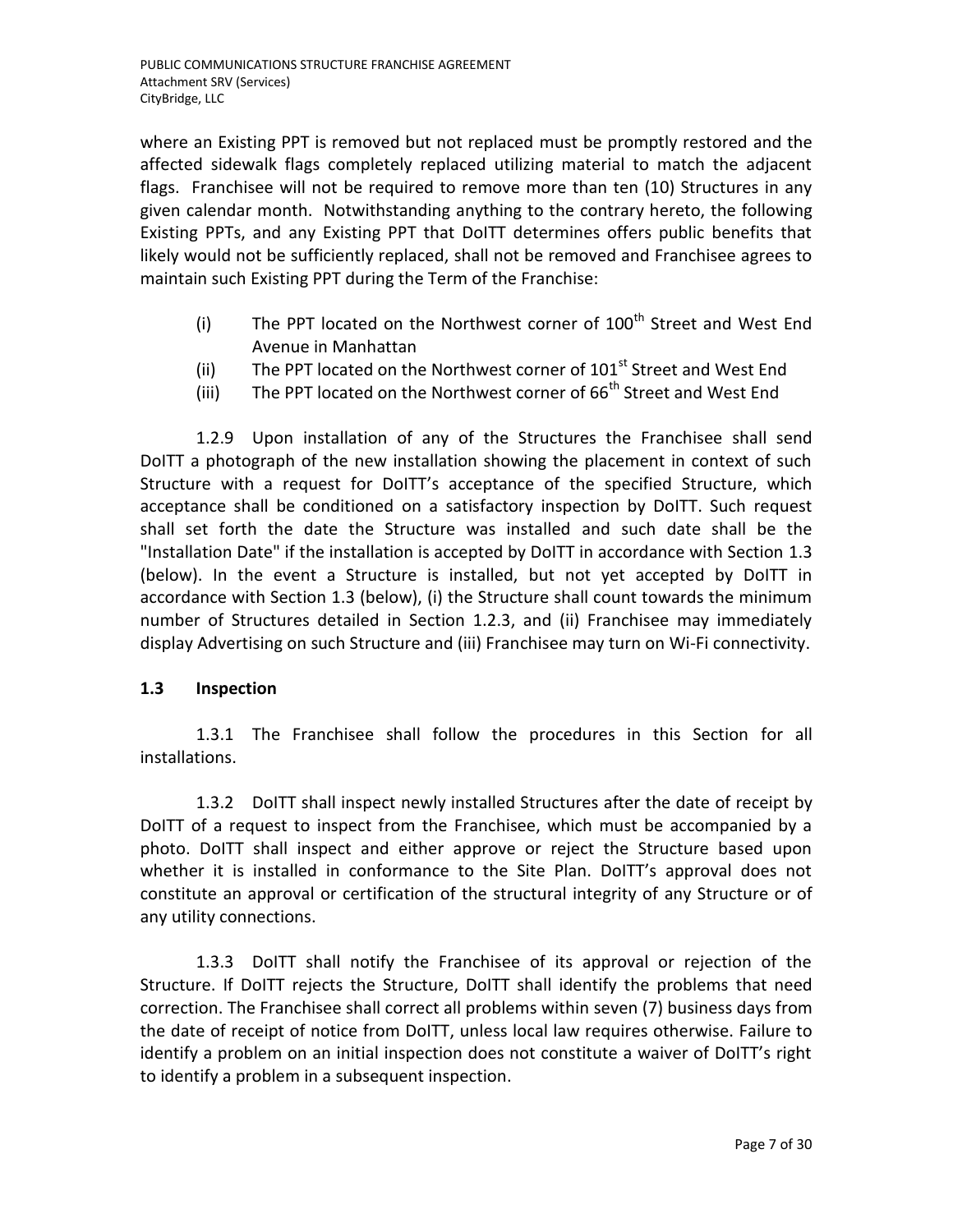1.3.4 Regarding liquidated damages, if DoITT sends a rejection notice, the time between the date the Franchisee sent its request for approval and the date DoITT sent the rejection notice does not count towards the assessment of liquidated damages.

# **1.4 Liquidated Damages**

1.4.1 Except as otherwise set forth in this Agreement, the City will assess liquidated damages against the Franchisee if the Franchisee fails to satisfy the Service Level Requirements set forth in Exhibit 3 Service Level Agreement and Liquidated Damages. Liquidated damages assessed pursuant to this section do not constitute a penalty and are the exclusive remedy available to the City for the delay in performance for the time period during which liquidated damages may be assessed. The City retains the right to any other remedies available to the City under the Agreement, including damages for failed performance by the Franchisee for the time period after which liquidated damages may be assessed, or in the event of termination. In the event that one specific incident of noncompliance provides a basis for the assessment of multiple Liquidated Damages items (i.e., more than one item among the 16 items listed in Exhibit 3), only one item of Liquidated Damages may be assessed with respect to that incident of noncompliance. For the avoidance of doubt, item 14 and item 16 of the Liquidated Damages listed in Exhibit 3 are considered separate incidents of noncompliance.

1.4.2 The total sum of liquidated damages that the Franchisee may be assessed within each Contract Year shall not exceed \$500,000 for Contract Year 1, \$600,000 for Contract Year 2, and \$1,000,000 for Contract Year 3 and \$1,000,000 each Contract Year thereafter.

## **PART II. REMOVAL, REPLACEMENT, RELOCATION, REINSTALLATION**

## **2.1 PCS Removal**

The Franchisee may remove a Structure operated by the Franchisee in accordance with the following:

2.1.1 If the Structure will be replaced at the same location by a repaired, redesigned or upgraded Structure, then:

- (i) the Franchisee will install such replacement within five (5) business days of notice to DoITT of removal;
- (ii) the Franchisee has received all approvals from DoITT, and any other applicable City approvals, regarding such removal and replacement;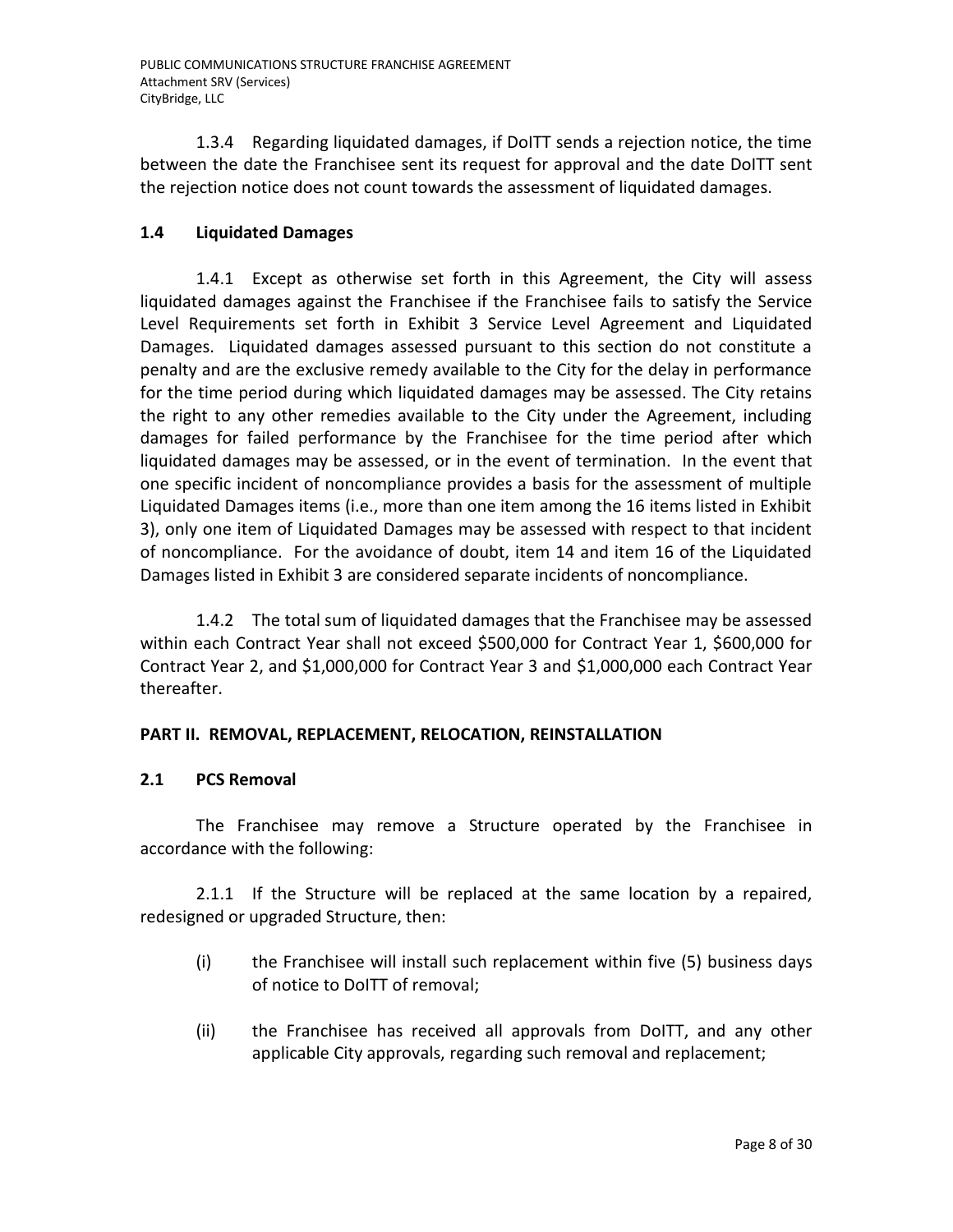(iii) the Franchisee has notified DoITT as to the time during which Services will be unavailable (i.e., the period between removal and replacement) and DoITT has approved such temporary unavailability of service.

2.1.2 If the Structure will be not be replaced as described in Section 2.1.1, then:

(i) the Franchisee has provided written notice to DoITT at least ten (10) business days before removal;

(ii) the Franchisee has received all required approvals from DoITT and all other applicable requisite agencies;

(iii) a replacement installation at another location has been installed and accepted by DoITT or DoITT has determined that the PCS shall not be replaced.

(iv) the Franchisee shall restore the Inalienable Property of the City and other affected property and fully replace any damaged sidewalk flag as specified in 1.2.8 above.

### **2.2. Public Utilities, Other**

The Franchisee shall remove, replace, relocate, or reinstall at the request of the City, all Structures which interfere with the construction, maintenance or repairs of public utilities, public works or public improvements. Nothing in this Agreement abrogates the right of the City to change the grades or lines of any Inalienable Property, or perform any public works or public improvements, or any street widening project, or any other capital project of any description. If the Franchisee refuses or fails to remove, replace, relocate, or reinstall any Structures as directed by the City, the City may remove, replace, relocate, or reinstall the Structures, and the Franchisee shall reimburse the City for all costs and damages incurred by the City.

### **2.3. Public Use, Other**

The City may inspect the Structures and order the removal, replacement, relocation, or reinstallation of any Structure upon a determination by DoITT in its reasonable discretion, that any of the Structures unreasonably interferes or will unreasonably interfere with the use of a street by the public, constitutes a public nuisance, creates a security concern, or that removal, replacement, relocation, or reinstallation is necessary to address changing conditions. Relocations may also be directed by the City which are not related to changing conditions or security concerns but these relocations will be limited to no more than 50 per year and replacement locations will be confined to the same community district as the installation that is being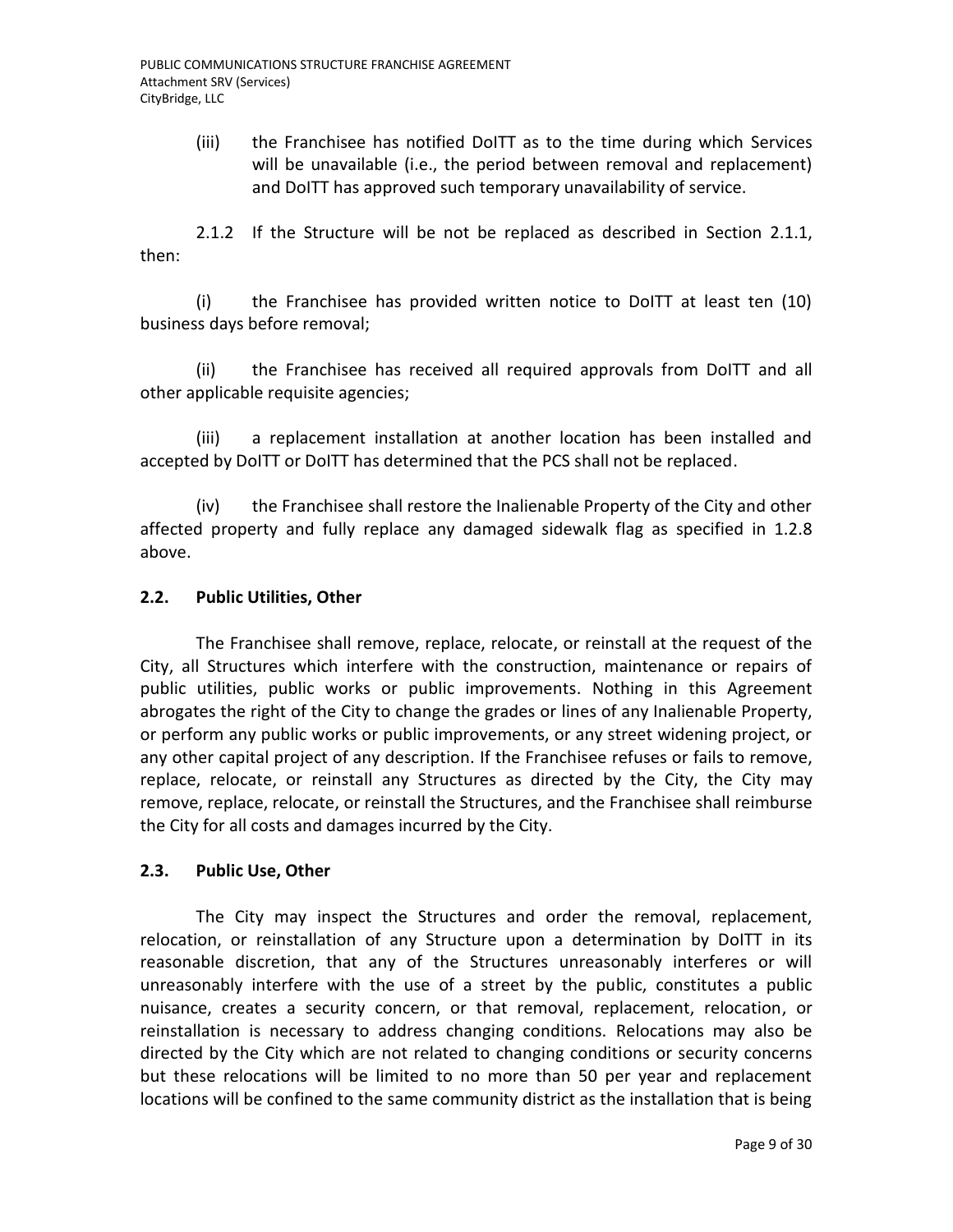removed. If the Franchisee fails to so remove, replace, relocate, or reinstall the Structures as directed by the City, the City may remove, replace, relocate or reinstall such Structures, and the Franchisee shall reimburse the City, or the City shall be able to withdraw from the Security Fund, for all costs and damages incurred by the City.

# **2.4. Emergency**

If the Commissioner determines that an imminent threat to life or property exists, the Commissioner may, with notice as is practicable under the circumstances, take any action the Commissioner determines necessary to alleviate the emergency, including removing, replacing, relocating, or reinstalling any portion of the System. The Commissioner may require the Franchisee to reinstall the Structure if the Commissioner determines that the System or any portion of the System can be safely reinstalled.

## **2.5. Substitute Location**

In the event that, pursuant to Sections 2.2, 2.3, and 2.4, the City requests removal of a Structure, the Franchisee shall be permitted to install a Structure at a mutually acceptable location of equal or greater advertising value.

### **PART III. TELEPHONE OPERATION**

## **3.1 Telephone Service Generally**

All Structures must provide pay or free voice telecommunications services in accordance with the PPT Rules and Service Level Requirements, including no-cost access on a continuous, round-the-clock basis to 911 emergency services, 311 non-emergency services, and operator service consistent with the rules and regulations promulgated by the NYSPSC. All Structures built after the Commencement Date must provide free local and long-distance calls within the fifty (50) U.S. States.

## **3.2 Data Only Public Communications Structures**

DoITT, in its sole discretion, after notice to, and consultation with, the applicable Community Board, may waive the requirement set forth in Section 3.1 and Section 3.3. The waiver is revocable and applies only to the locations without voice telecommunications services. All Structures that do not include voice telecommunications services must still provide free Wi-Fi Services.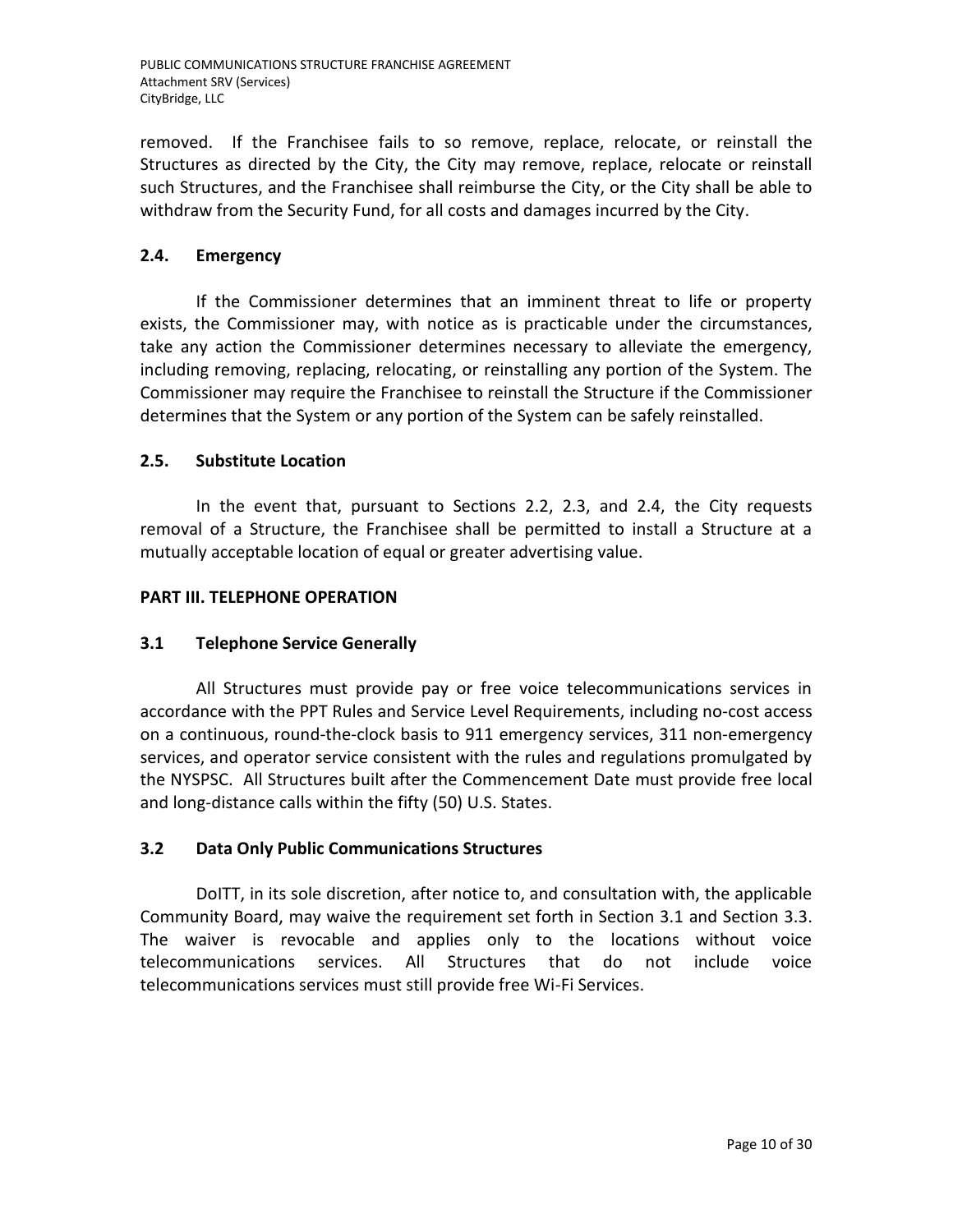### **3.3 Telephone Service Features**

All Structures built after the Commencement Date must provide the following: telephone service via touch screen, integrated lighting, directional speakers, a tactile key pad and braille lettering, a dedicated 911 button, and a USB charging port. **PART IV. FREE WI-FI SERVICES**

### **4.1 Defined Terms**

Whenever used in this Attachment and the Agreement, the following terms have the meanings provided below:

4.1.1 "Fiber" means fiber optic telecommunication cable or other closed-path transmission media usable for the same purposes.

4.1.2 "Splash Page(s)" means the initial Internet page(s) which the Franchisee offers to Users as the starting point for subsequent access to Internet sites of each User's choosing.

4.1.3 "Users" means people making use of the Wi-Fi Services.

4.1.4 "Wi-Fi Equipment" means the hardware, parts, systems, and components necessary to provide the Wi-Fi Services.

4.1.5 "Wi-Fi Service(s)" means the provision of continuous, uninterrupted, unrestricted, free Wi-Fi (wireless fidelity) service, or similar wireless service of comparable use approved by the City, to Users of the internet on Wi-Fi enabled devices.

## **4.2 General Description of Services**

4.2.1 All PCS's, other than Existing PPTs, must provide free Wi-Fi Services in accordance with the requirements of this Agreement, including Part IV, and must be capable of supporting up to 256 devices with a total aggregate throughput of 1Gbps. Franchisee shall provide the Wi-Fi Services twenty-four hours per day, seven days per week, 365 days per year throughout the term of this Agreement, with an uptime of at least ninety-seven percent (97%) exclusive of upgrades and planned maintenance providing at each PCS a Wireless Access Point (WAP) supporting simultaneous dual spectrum 2.4 GHz 802.11 b/g/n, and 5GHz a/n/ac services.

4.2.2 The Wi-Fi Services must provide a signal strong enough to create a Wi-Fi hotspot that extends a one hundred and fifty (150) feet in line-of-site, regardless of traffic conditions, measured radially from the center of the Structure. A User must be able to log in once and stay connected while within one hundred and fifty (150) feet in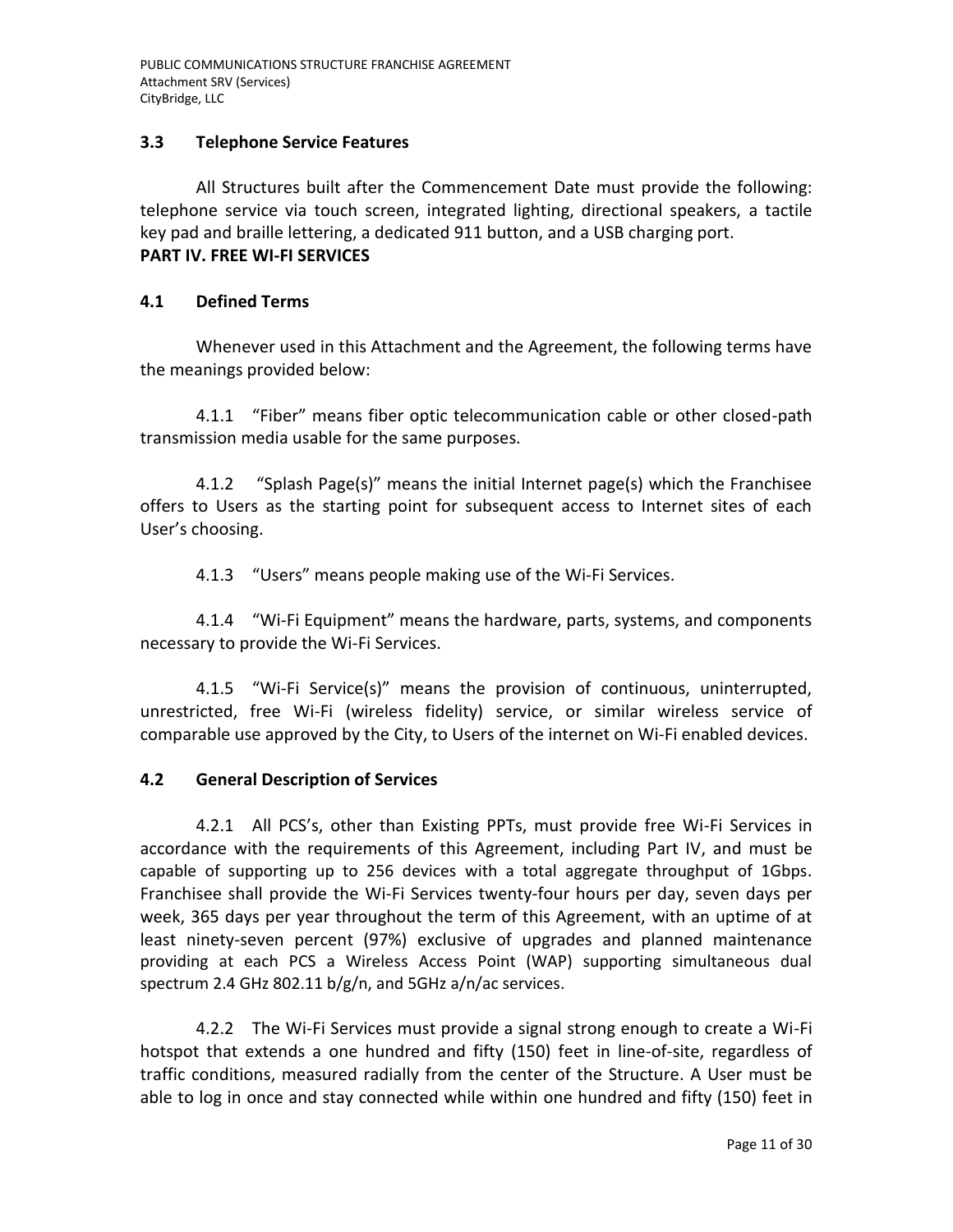line of site of any PCS. The Wi-Fi Services will be able to allow the Users' devices to automatically re-connect after a connection has been severed and the User comes within the range of another Structure.

4.2.3 The Franchisee shall ensure that the Wi-Fi Equipment is in Good Working Order.

4.2.4 Within sixty (60) days of the first anniversary of the Effective Date, Franchisee shall submit plans to DoITT, describing how it intends to implement a Wi-Fi connection between the Wi-Fi Services provided by the Structures and the Wi-Fi network provided throughout the New York City Subway system ("Subway Wi-Fi").

4.2.5 Franchise may not charge a fee or offer a premium level of Wi-Fi Services at any time during the Term.

4.2.6 As stated in Section 4.2.1, each WAP must, at a minimum, be capable of supporting up to 256 devices with a total aggregate throughput of 1Gbps. Notwithstanding the requirements of Section 4.2.1, at locations where the City has determined that free Wi-Fi Services are in the best interests of the City, but where it is not commercially reasonable for the Franchisee to provide a WAP capable of 1 Gbps throughput at the time of installation due to telecommunications infrastructure limitations or other considerations, the Franchisee must provide a WAP capable of supporting up to 256 devices with a total aggregate throughput of no less than 100 Mbps. Notwithstanding the foregoing, the table below sets forth the cumulative number of Structures, per borough, per year of the build-out schedule set forth in Section 1.2.3, for which the parties have agreed that the City will identify locations where Franchisee may provide a WAP with aggregate throughput less than 1 Gbps, but no less than 100 Mbps, with respect to the first four (4) years of the Term. For the avoidance of doubt, the values set forth in the table represent a subset of the 7,500 Structures that the Franchisee must construct and install under Section 1.2.1(i).

| <b>Contract Year</b> | <b>Brooklyn</b> | Queens | Manhattan | <b>Bronx</b> | <b>Staten Island</b> |
|----------------------|-----------------|--------|-----------|--------------|----------------------|
| Year 1               |                 |        |           |              | 10                   |
| Year 2               |                 |        |           |              | 30                   |
| Year 3               |                 |        |           |              | 80                   |
| Year 4               |                 |        | 400       |              | 150                  |

4.2.7 As part of the Franchisee's technology refresh obligations pursuant to Section 9.2, the Franchisee shall include in the plan that it submits to DoITT an analysis as to whether it is practicable to upgrade each Structure with a WAP providing less than 1 Gbps throughput, and shall, to the extent practicable and commercially reasonable, upgrade such WAPS to provide higher throughput.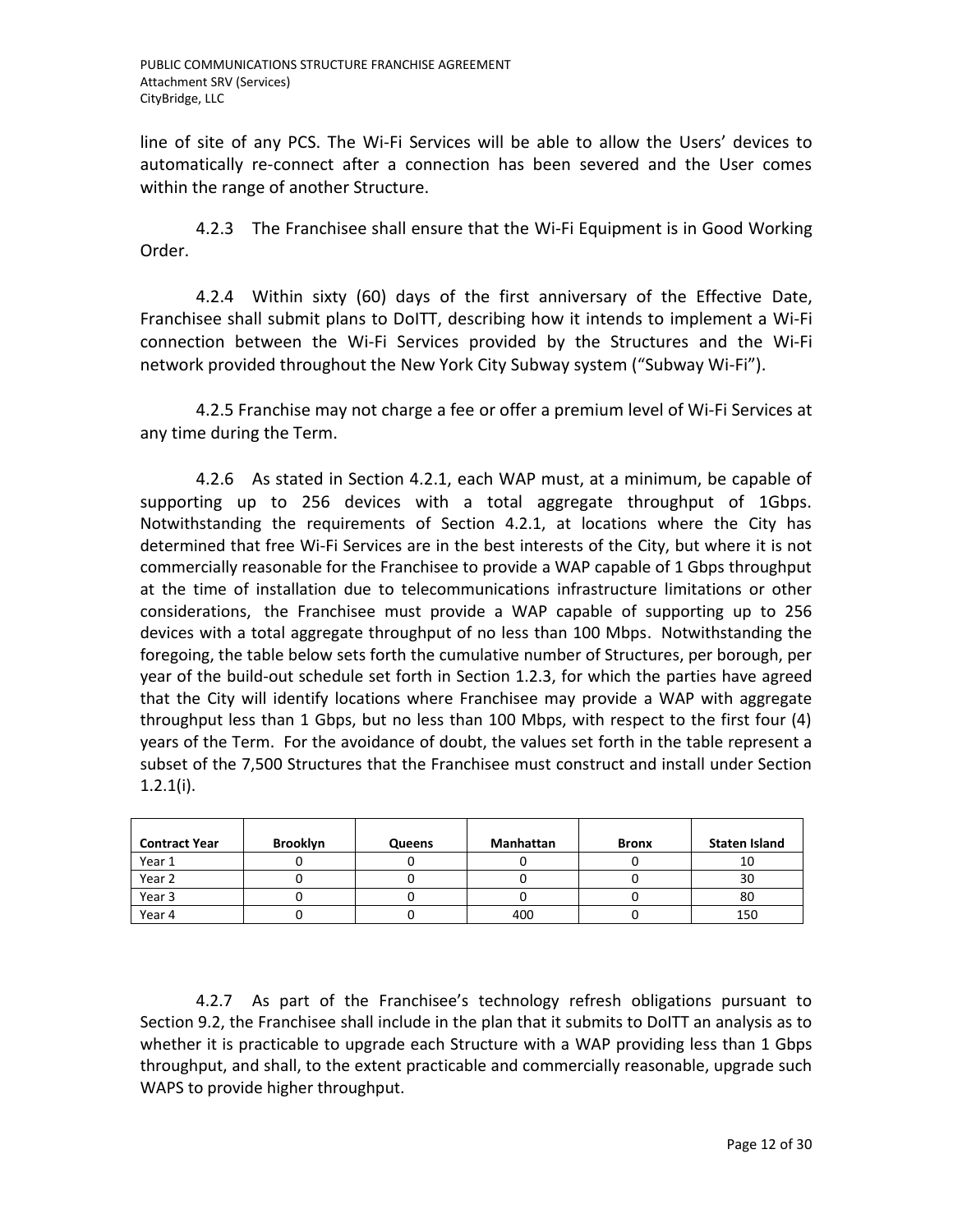### **4.3 Maintain, Repair and Replace.**

4.3.1 Franchisee shall perform preventive maintenance on all Wi-Fi Equipment, routine and diagnostic, in accordance with the operational practices set forth in the manufacturer's current manuals associated with the Wi-Fi Equipment, as the same may be updated from time to time, and shall repair and replace any part of the System as necessary to meet the Service Level Requirements.

4.3.2 The Franchisee shall furnish all of the materials and services necessary to correct any defects in the operation of all Wi-Fi Equipment in accordance with the Service Level Requirements.

4.3.3 Within 24 hours of receiving notice that Wi-Fi service at a specific PCS is not performing as required at a PCS location, either by inspection or by notice from DoITT or as result of data available to Franchisee, Franchisee shall provide DoITT with a report detailing utilization at the site, including average number of connected devices and bandwidth utilization. If the report indicates that the PCS is not performing as required, and required performance cannot be restored remotely, Franchisee shall physically inspect the PCS within 24 hours, and either take corrective action or inform DoITT that corrective action is not practicable due to site conditions or other factors. If corrective action is impracticable and if the condition persists for more than 5 days, then, at DoITT's discretion, the Franchisee will relocate the PCS. If the PCS is an advertising Structure, the new location will be of equivalent advertising value.

### **4.4 Splash Page; Privacy**

4.4.1 The Franchisee shall not include any content on the "Splash Page(s)," the presentation of which would be illegal under federal, state or local law, such as, for example, presenting material that violates New York State Penal Code 235.05.

4.4.2 The Franchisee shall include on the Splash Page(s) terms of service substantially reflecting the provisions of Exhibit 1, including a statement in a form satisfactory to DoITT which in substance informs Users that the City of New York is not responsible for any material that may subsequently be presented or received by means of the Wi-Fi Service. The Splash Page(s) may acknowledge that the Wi-Fi Service is provided courtesy of the Franchisee. If the Franchisee believes that for network management reasons a period use confirmation screen, subsequent to the initial starting, is appropriate in connection with provision of the Wi-Fi Services, such subsequent use confirmation screen shall also be a Splash Page, subject to the approval of the Commissioner.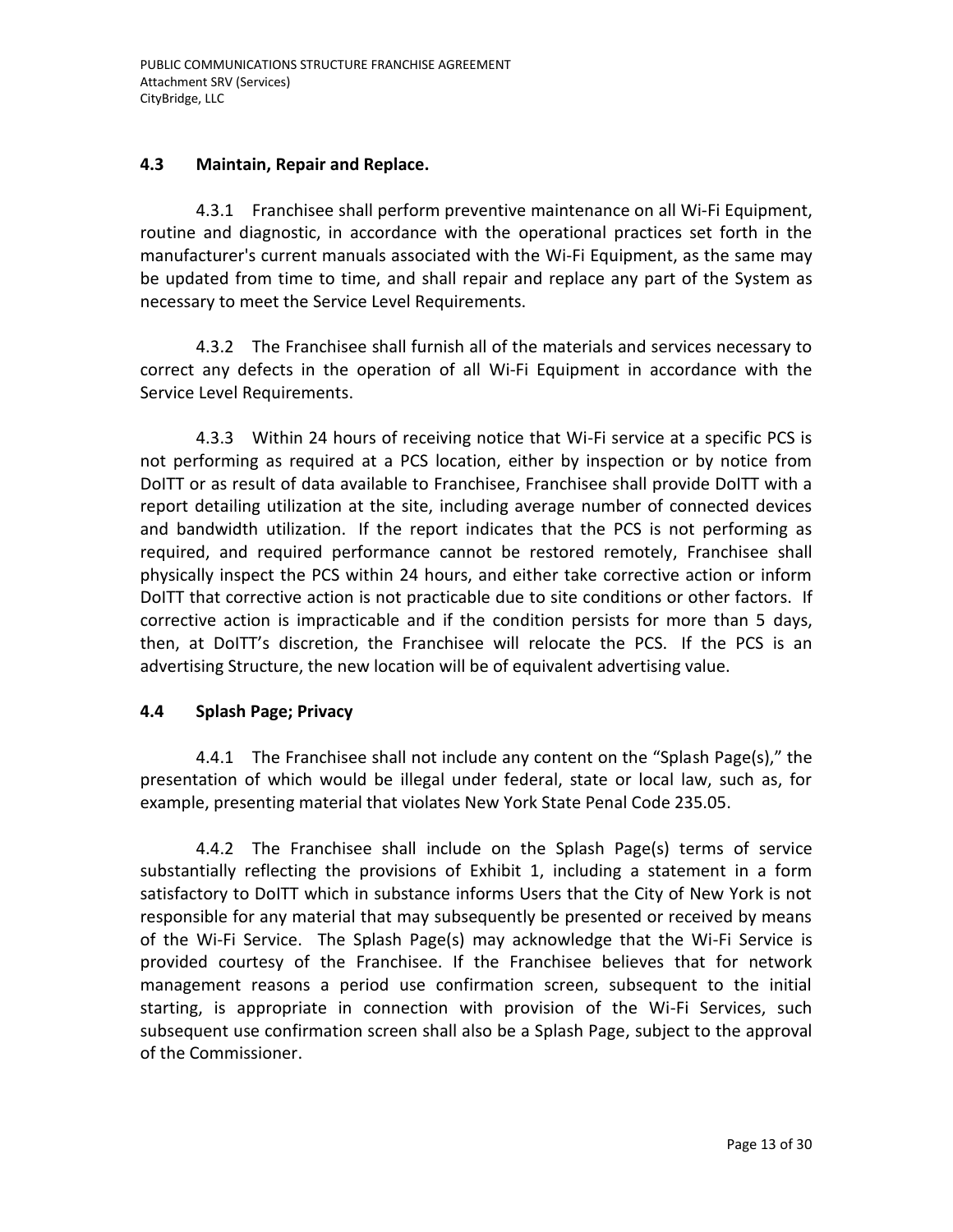4.4.3 Franchisee may include Advertising on the Splash Page, revenue from which will be included in the calculation of Gross Revenues and the Compensation.

4.4.4 Privacy.

(i) Franchisee shall not disclose Personally Identifiable Information concerning any User and shall maintain at all times the best prevailing practices among public Wi-Fi networks (including the cryptographic scrambling of any Personally Identifiable Information and Technical Information that is collected) to safeguard such information against unauthorized access, loss, or unauthorized disclosure to any person other than the User or  $-$  to the extent necessary to operate the System  $-$  the Franchisee. Notwithstanding the foregoing, Franchisee may disclose Personally Identifiable Information to the extent required by law enforcement as part of a criminal investigation or an investigation related to national security, provided that Franchisee has a good faith belief that such disclosure is reasonably necessary to satisfy law, legal process or enforceable governmental request.

(ii) Additionally, Franchisee may disclose Personally Identifiable Information concerning any User in response to a civil legal demand, unless prohibited by law, and only if Franchisee provides reasonable prior notice to the extent possible to the User and the City before disclosing the information.

(iii) The Franchisee will not collect any such Personally Identifiable Information concerning any User except to the extent necessary for technical management of the Wi-Fi Service.

> a) "Personally Identifiable Information" means any information which personally identifies the person to whom such information pertains. Personally Identifiable Information includes: name, address, phone number, fax number, email address, financial profiles, biometric information, medical profiles, social security number, and credit card information. Personally Identifiable Information does not include information that is collected or stored in a manner that no longer reflects or references an individually identifiable user.

> b) "Technical Information" means Information (which by itself is not Personally Identifiable Information) such as a unique identifier, location information, IP address or MAC address. Technical Information that is associated with Personally Identifiable Information will also be considered Personally Identifiable Information.

> c) "Location Information" means information that enables Franchisee or a third party to identify the physical location of a devise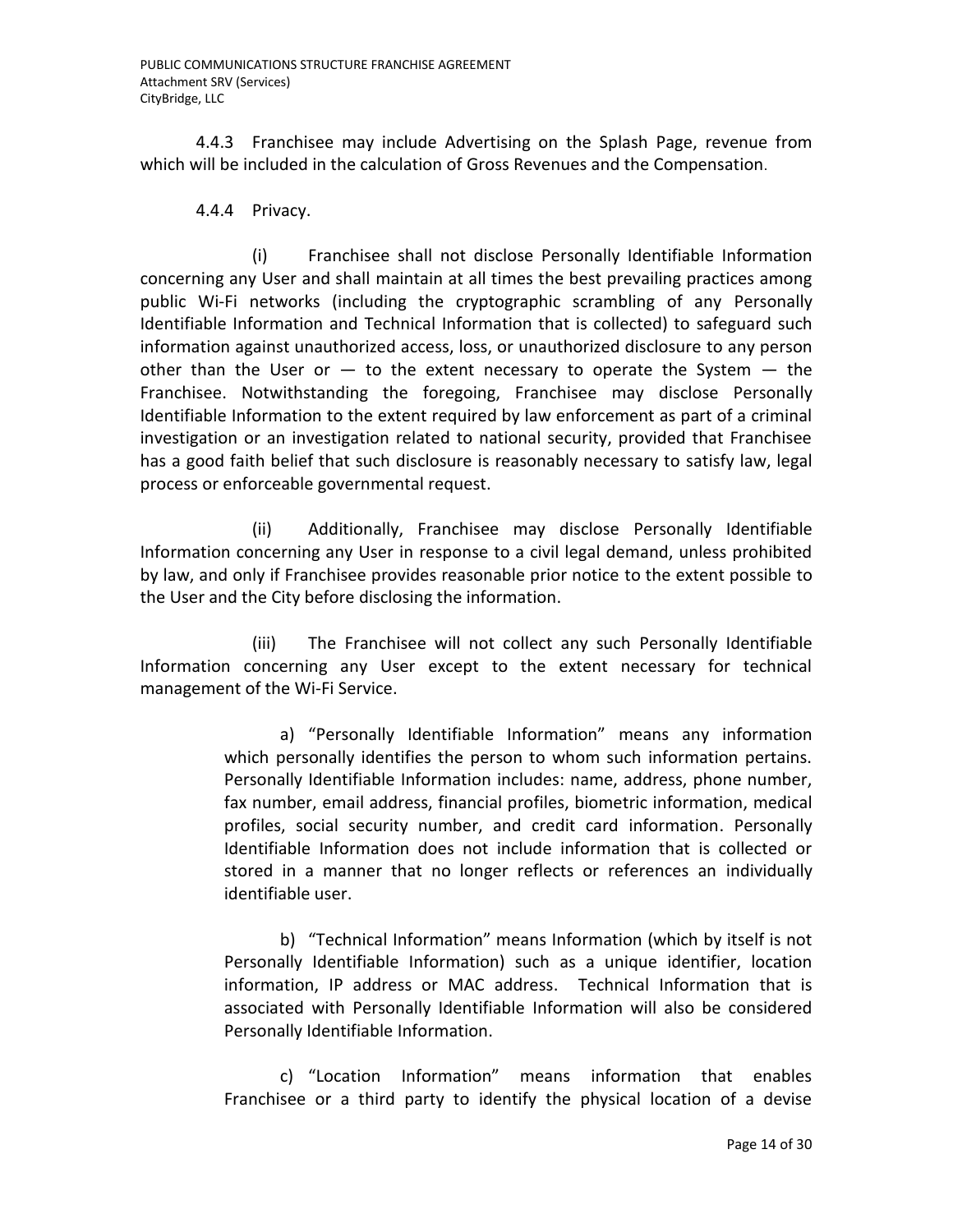connected to the Wi-Fi Network. Location Information not connected to an identified individual in its then currently stored form, or other information not connected to an identified individual in its then currently stored form is not considered Personally Identifiable Information.

(iv) Franchisee will include, in a conspicuous location on the Splash Page, a link to Franchisee's Wi-Fi privacy policy ("Franchisee Privacy Policy") to be written in the form and font attached as Exhibit 2. The Franchisee Privacy Policy must clearly explain to Users (a) the type of information that may be collected about the Users, (b) how that information may be used, (c) what choices are available to Users regarding the use of that information, and (d) the security procedures in place to protect the misuse of Users' information. Franchisee shall only use or disclose Personally Identifiable Information, Technical Information or other information as set forth in the Franchisee Privacy Policy.

(v) Throughout the Term of the Agreement, Franchisee may propose revisions to the Franchisee Privacy Policy. Such proposed revisions are subject to the review and approval by DoITT.

(vi) The Franchisee in providing the Wi-Fi Services shall further comply with such additional requirements as may be directed by the Commissioner from time to time, after consultation with the Franchisee, that are reasonably calculated to protect the privacy of Users in connection with their use of the Wi-Fi Services.

## **4.5 Technical Requirements**

4.5.1 Grounding. All Structures must meet FCC requirements governing appropriate grounding and connection of Equipment to ensure reception of Wi-Fi Service.

4.5.2 No Interference. The Franchisee shall provide the Wi-Fi Services, and operate the Equipment used to provide such service, in full compliance with FCC requirements, including those regarding spectrum usage and interference. In the location and operation of the Equipment, the Franchisee shall ensure that the Wi-Fi Services do not interfere with the technical operation of any telecommunications system or service operator used by or for the City to support the City's public safety activities, transportation activities or other activities deemed necessary by the City for the health, safety or welfare of the public ("Interference Protected Systems"). Franchisee shall immediately adjust or cease use of any portion of the Wi-Fi Equipment that is interfering with any Interference Protected System. Interference is deemed to include any form of interference, including spectrum interference.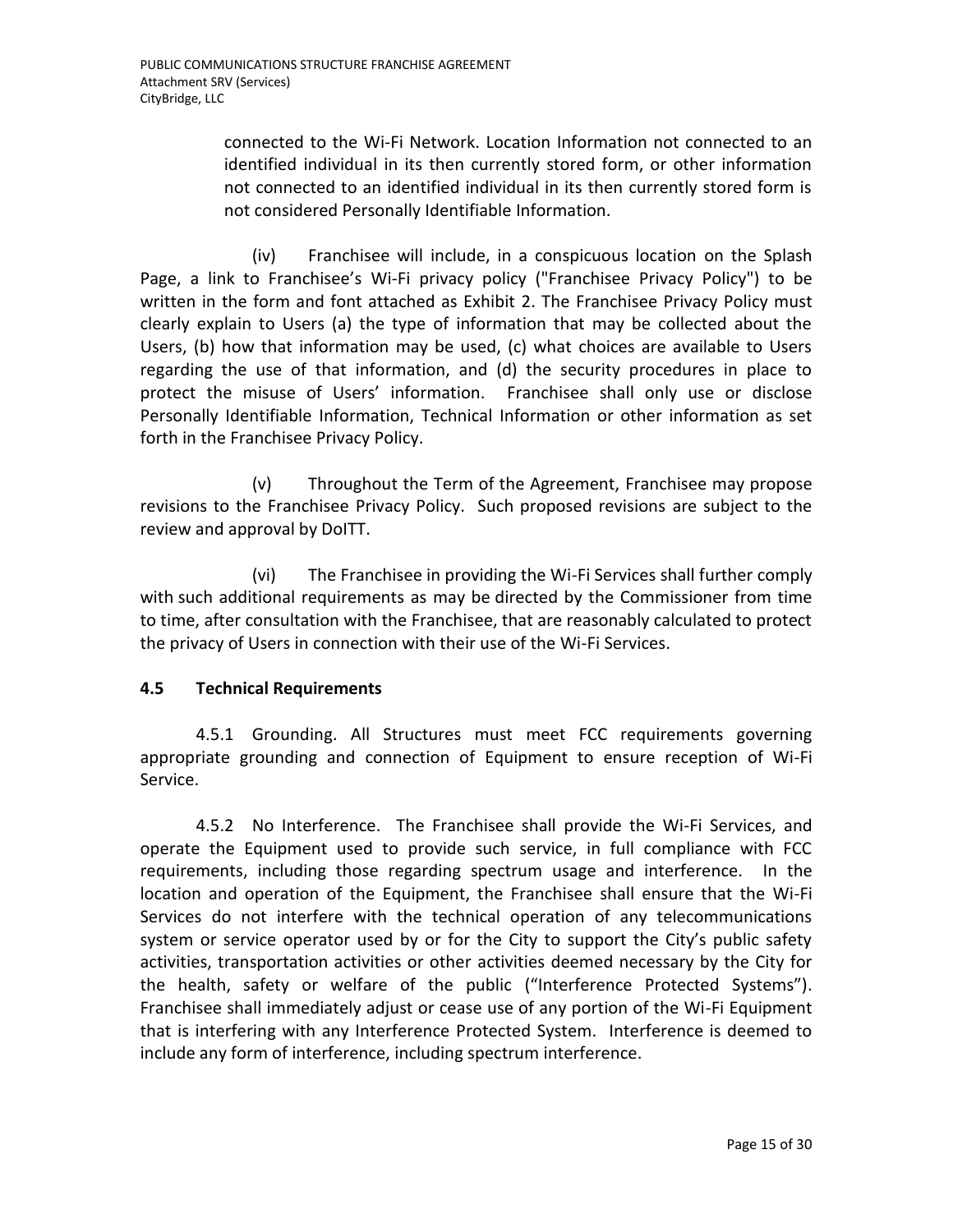In the event Franchisee or the City becomes aware of any suspected interference from the Wi-Fi Services to the Interference Protected Systems, the discovering party shall provide notice of such interference to the other party and Franchisee will immediately cease operation of the portion of the Wi-Fi Services causing such interference until the interference is remedied. The City will provide reasonable cooperation to Franchisee in connection with Franchisee's remediation of the interference. Franchisee shall be responsible for the full cost and expense associated with testing, avoidance and remediation of the interference and the City shall have no obligation to incur costs or expenses in connection with its or Franchisee's compliance with this Section 4.5.2. The City agrees that franchisees hereafter authorized by the City to use the Inalienable Property to provide wireless communications services will be required to comply with all applicable FCC requirements regarding spectrum usage interference after the date of this Agreement.

The Franchisee shall comply with FCC regulations regarding avoidance of interference with transmitting and receiving equipment existing at particular locations and shall provide good faith assistance in resolving interference with subsequently installed transmitting and receiving equipment by the City and/or City authorized third parties.

### 4.5.3 FCC Radio Frequency Limits

Franchisee shall, with respect to Wi-Fi Equipment installed on the Structures (i) comply on an on-going basis with FCC maximum permitted levels of radio frequency energy exposure (calculated on an aggregate basis with any other radio frequency energy emitters that may be present), (ii) comply with all FCC rules and requirements, regarding the protection of health and safety with respect to radio frequency energy exposure, in the operation and maintenance of the Equipment (taking into account the actual conditions of human proximity to Equipment on the Structures), and (iii) perform testing on the Equipment for compliance with this Section. Testing may be directed by the City from time to time, and is to be conducted by independent experts selected by the City after consultation with the Franchisee and shall be conducted in accordance with the FCC's OET (Office of Engineering and Technology) Bulletin 65 (or a successor thereto) unless the City determines that alternative testing procedures that reflect sound engineering practice are appropriate.

### 4.5.4 System Characteristics:

The System must meet or exceed the following requirements:

(i) All of the Service Level Requirements set forth in Exhibit 3.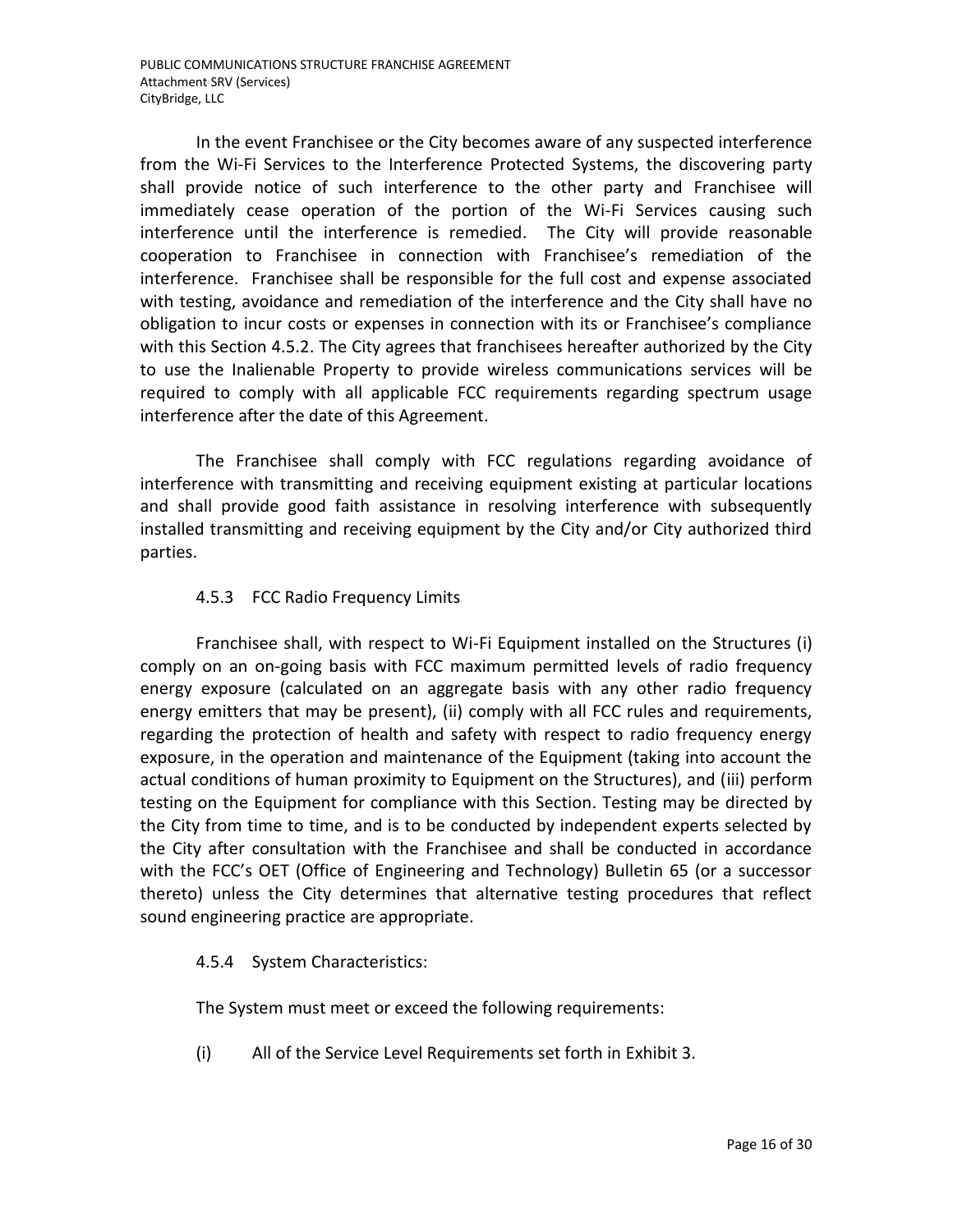- (ii) The System must conform to all applicable FCC technical performance standards, as amended from time to time, and any other future applicable technical performance standards, and shall conform to applicable sections of the following standards and regulations to the extent such standards and regulations remain in effect and are consistent with accepted industry procedures;
- (iii) Occupational Safety and Health Administration (OSHA) Safety and Health Standards;
- (iv) National Electrical Code;
- (v) National Electrical Safety Code (NESC); and
- (vi) IEEE Standards.
- 4.5.5 Tests and Inspections:
- (i) The Franchisee shall perform all tests necessary to demonstrate compliance with the requirements of the Agreement, and to ensure that the System components are operating as required.
- (ii) The City may designate a City employee (or a third party consultant operating on the City's behalf) to visually inspect the System.
- (iii) The Franchisee shall retain written reports of the results of any tests required by the FCC, and such reports shall be submitted to the City upon the City's request. The City shall have the same rights the FCC has to inspect the Franchisee's performance test data.
- (iv) If any test indicates that any part or component of the System fails to meet applicable requirements, the Franchisee, without requirement of additional notice or request from the City, shall take corrective action, retest the locations and advise the City of the action taken and results achieved, and supply the City with a copy of the results within thirty days from the date corrective action was completed.

### **4.6 [RESERVED]**

### **4.7 Net Neutrality**

The Franchisee in providing the Wi-Fi Service shall not block lawful content, applications, services or non-harmful devices, subject to reasonable network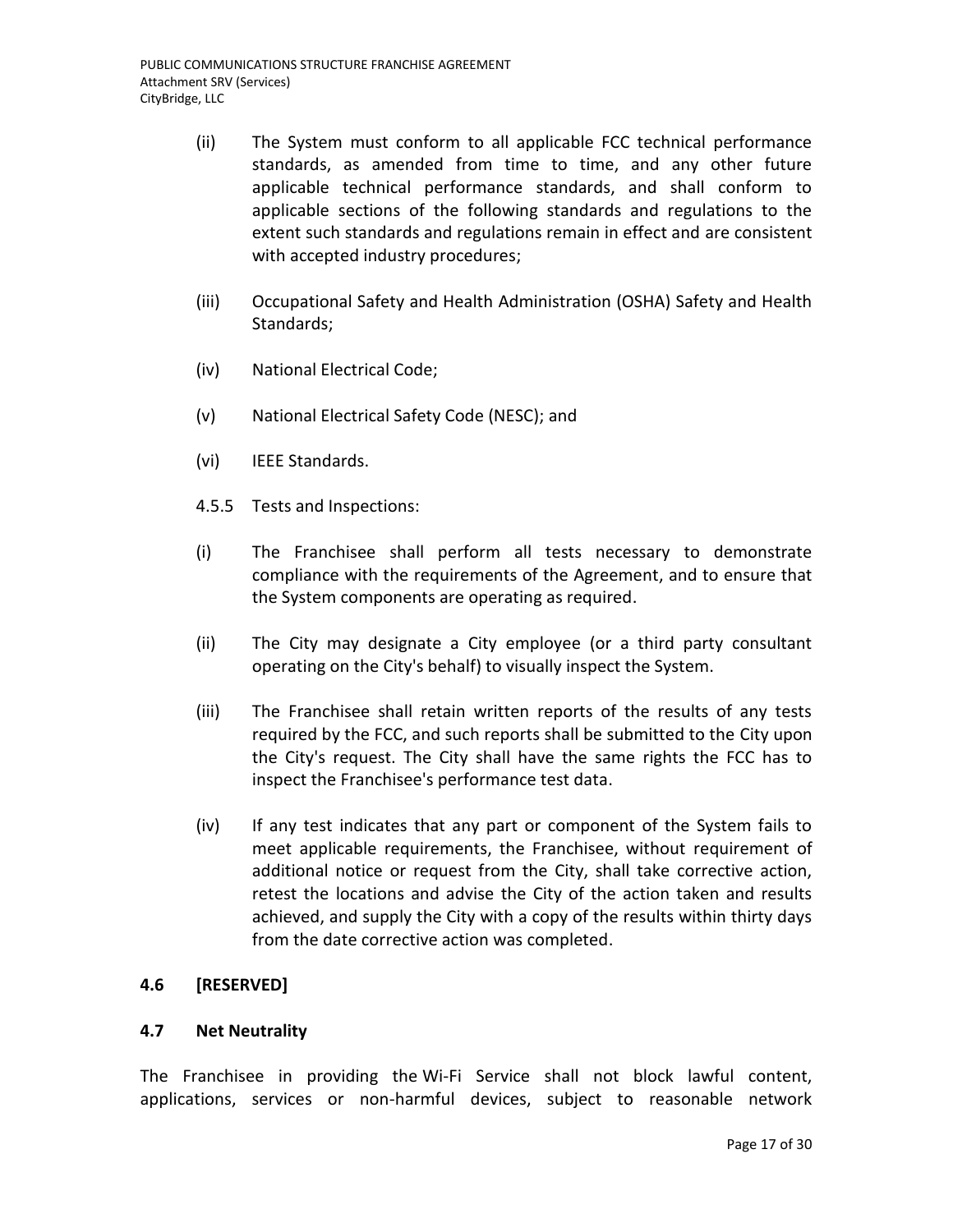management. The Franchisee shall not in providing the Wi-Fi Service unreasonably discriminate in transmitting lawful network traffic.

## **4.8 LIMITS ON INTERNET ADVERTISING**

Except as provided for in Section 4.4, Franchisee shall not, in providing the Wi-Fi Service, add or insert Advertising to User screens or devices.

### **4.9 WI-FI Services Encryption**

Initial encryption services will include HotSpot 2.0, for devices capable of Wi-Fi encryption ("Wi-FI Encryption"), for those devices not currently supporting HotSpot 2.0, an open network option will be provided. From time to time, in accordance with the Franchisee's obligations under Section 9.1, Franchisee will evaluate and implement changes to the Wi-Fi Encryption to improve the User experience or security or to support new technology.

### **4.10 Endpoint Security**

CityBridge will not scan or monitor web content for viruses or harmful applications. Users are expect to install and maintain antivirus and adhere to security best practices. To eliminate peer-to-peer security threats, wireless device peer-to-peer communication will be blocked at the network level.

### **PART V. MAINTENANCE, REPAIR, MONITORING, AND INSPECTION**

## **5.1 911 Access and Operability**

The Franchisee shall perform weekly physical inspections and daily electronic testing on all Structures to confirm Good Working Order of the 911 access at each PCS.

### **5.2 Maintenance, Repair and Inspection**

5.2.1 "Good Working Order" means, with respect to each individual PCS and the System in its entirety, (i) the uninterrupted operation of the Wi-Fi Services, and all of its components; (ii) keeping all Structures, including all Equipment and the adjacent Inalienable Property, undamaged, clean, free of debris, rubbish, and graffiti, and safe, in conformance to the performance requirements and other requirements of the Agreement. For the purposes of this Agreement, adjacent Inalienable Property means a two-foot radius measured from the Structure's outer edge.

5.2.2 Starting on the Effective Date and continuing throughout the Term and any Holdover Period, the Franchisee shall maintain the System in Good Working Order.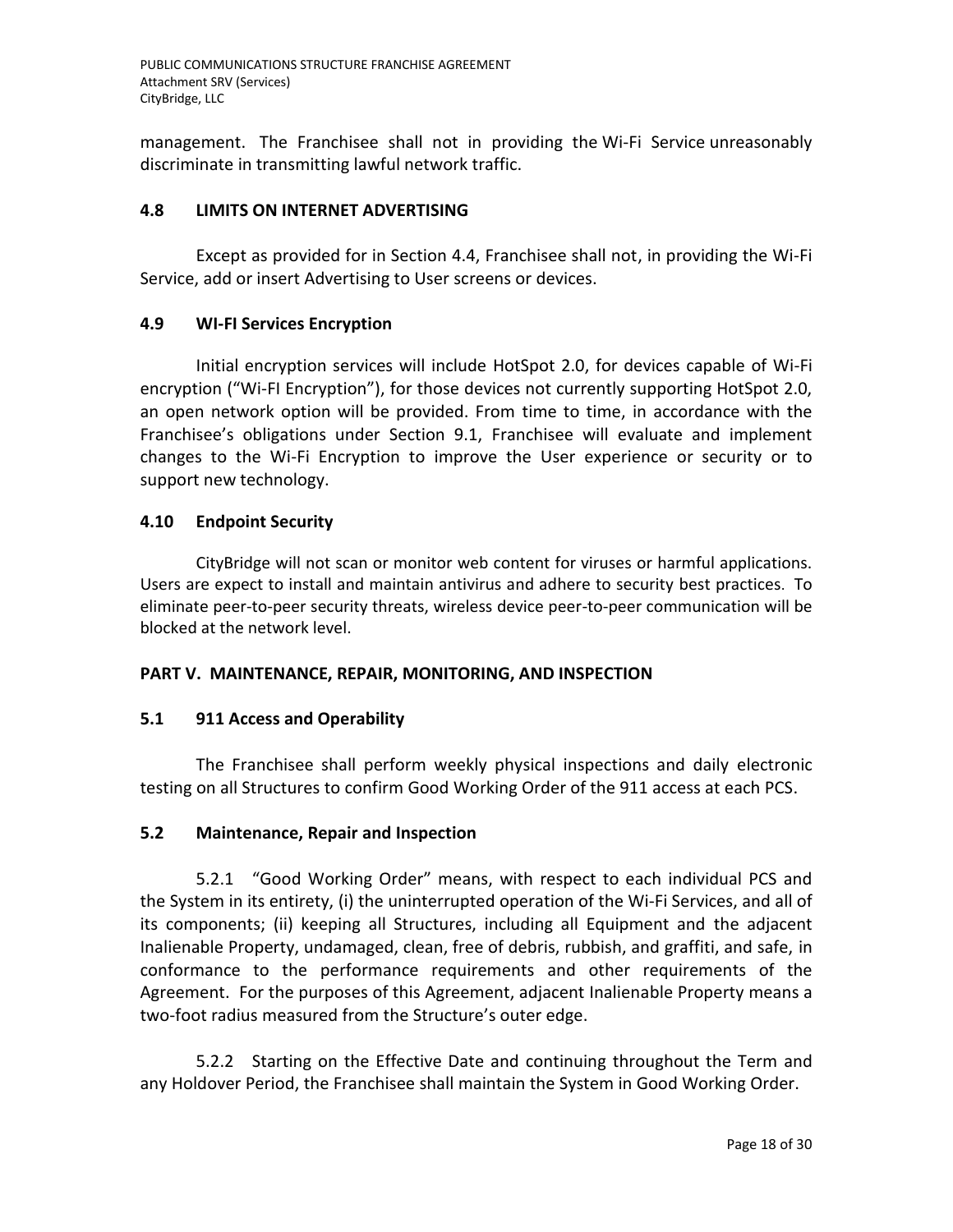5.2.3 As part of its obligation to maintain to the System in Good Working Order, the Franchisee shall perform the tasks listed below.

- (i) Perform preventative maintenance.
- (ii) Inspect each PCS on at least two (2) non-consecutive days each week, and promptly clear and remove debris, rubbish, or graffiti.
- (iii) Perform electrical inspection, including service and post connections and test for stray voltage at least four times each year (the Franchisee shall record in MMS the date(s) and results of the inspections and testing). Such inspection shall be in a manner that is acceptable to DoITT.
- (v) The Franchisee shall promptly and diligently, and in all cases within the minimum standards and timeframes included in this Section 5.2.3, maintain, replace or repair any parts or components of the Structures that are broken, deteriorated or damaged, regardless of the nature, cause, or frequency of the conditions using materials and methods for maintenance, repair and replacement that comply with applicable law and the manufacturers suggestions, whichever standard is more stringent.
- (vi) Maintain the sidewalk immediately adjacent to the structure to the extent that the Structure creates additional requirements or burdens in maintenance requirements that would not exist but for the structure. For the purposes of this Agreement, immediately adjacent to the Structure means a two-foot radius measured from the outer edge of the Structure.
- (vii) Provide and maintain adequate illumination for all Structures, between dusk and daylight, or whenever artificial lighting is required for the protection, safety and welfare of the public (provided that where there is no existing electrical connection to a Structure location and where adding an electrical connection would be impractical, then the phrase "adequate illumination" shall mean courtesy lighting powered by solar panel).
- (viii) Remove broken glass, such that the structure is made safe, within 4 hours after the Franchisee learns of the problem, (the glass shall be replaced when practicable within 4 hours of the Franchisee learning of the problem, but in no event later than 24 hours after learning of the problem).
- (ix) Complete repairs, replacement of parts, or removal of the Structure or its components as necessary to ensure public safety of the Structure, within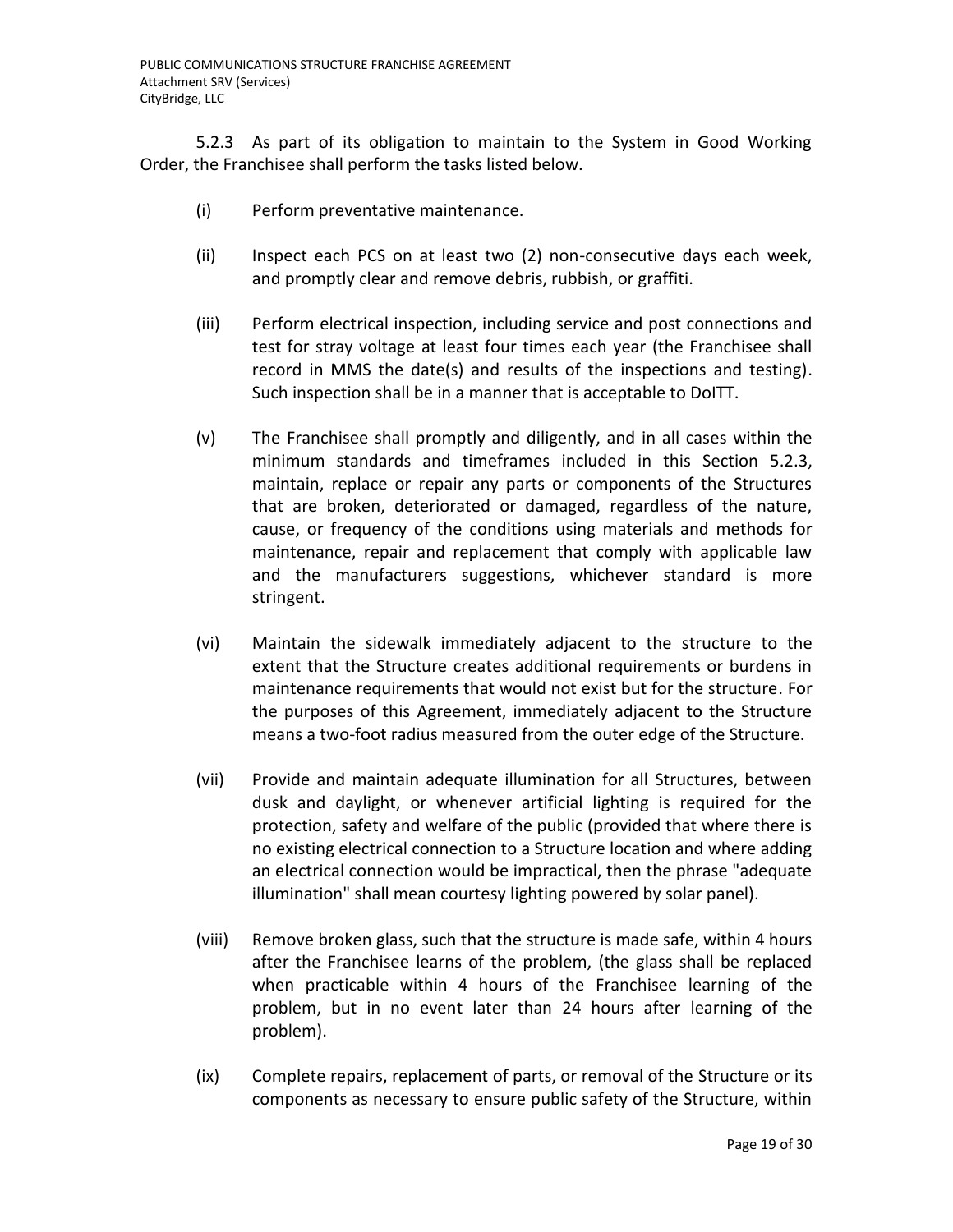24 hours (subject to the time frames for the replacement of glass in Section 5.2.1(vii) of the time the Franchisee learns of the problem, including without limitation by oral or written notice from DoITT that repair, replacement or removal is necessary to ensure public safety, or Franchisee's own regular inspections. Should a permit be required, the period for completion of such repair, replacement or removal shall be extended to within 24 hours of receipt of permit, provided that the Franchisee submits a complete application for such permit without delay. The Franchisee shall make the structure safe while permits are pending.

- (x) Complete any other repairs, replacement of parts or removals not covered by the preceding clause (i), within five (5) business days of the time the Franchisee learns of the problem, unless a permit is required. Should a permit be required, the period for completion of such repair, replacement or removal shall be extended to within five (5) business days of receipt of permit, provided that the Franchisee submits a complete application for such permit without delay.
- (xi) If the Franchisee removes a Structure as part of its obligations in this Section 5.2, and such Structure is replaced at the same location, such replacement will take place within the time frames set forth in this Section 5.2.1. If a permit is required, the time shall be measured from receipt of permit, provided that the Franchisee submits a complete application for such permit without delay.
- (xii) If the Franchisee fails to make replacement, complete repairs, or effectuate removals, as required, then DoITT may, in addition to any other rights and remedies set forth in this Agreement, and with no further notice, make replacement and repairs, or effectuate removals, at the sole cost and expense of the Franchisee.

5.2.4 Franchisee acknowledges that it is solely responsible for all costs, either directly or indirectly, incurred by Franchisee in performing maintenance, repair and replacement of all Structures, and that it is not entitled to payment from the City, or a credit against moneys due the City.

## **5.3 Sidewalk and Pavement**

No Structure, including appurtenant utility connections, shall be designed, installed, operated, repaired, maintained, upgraded, replaced or removed so it would result in the unrepaired destruction or damage of any part of a sidewalk pavement. Prior to any such installation, the Franchisee shall make a good faith effort to procure sufficient quantities of those materials of which the sidewalk or pavement is comprised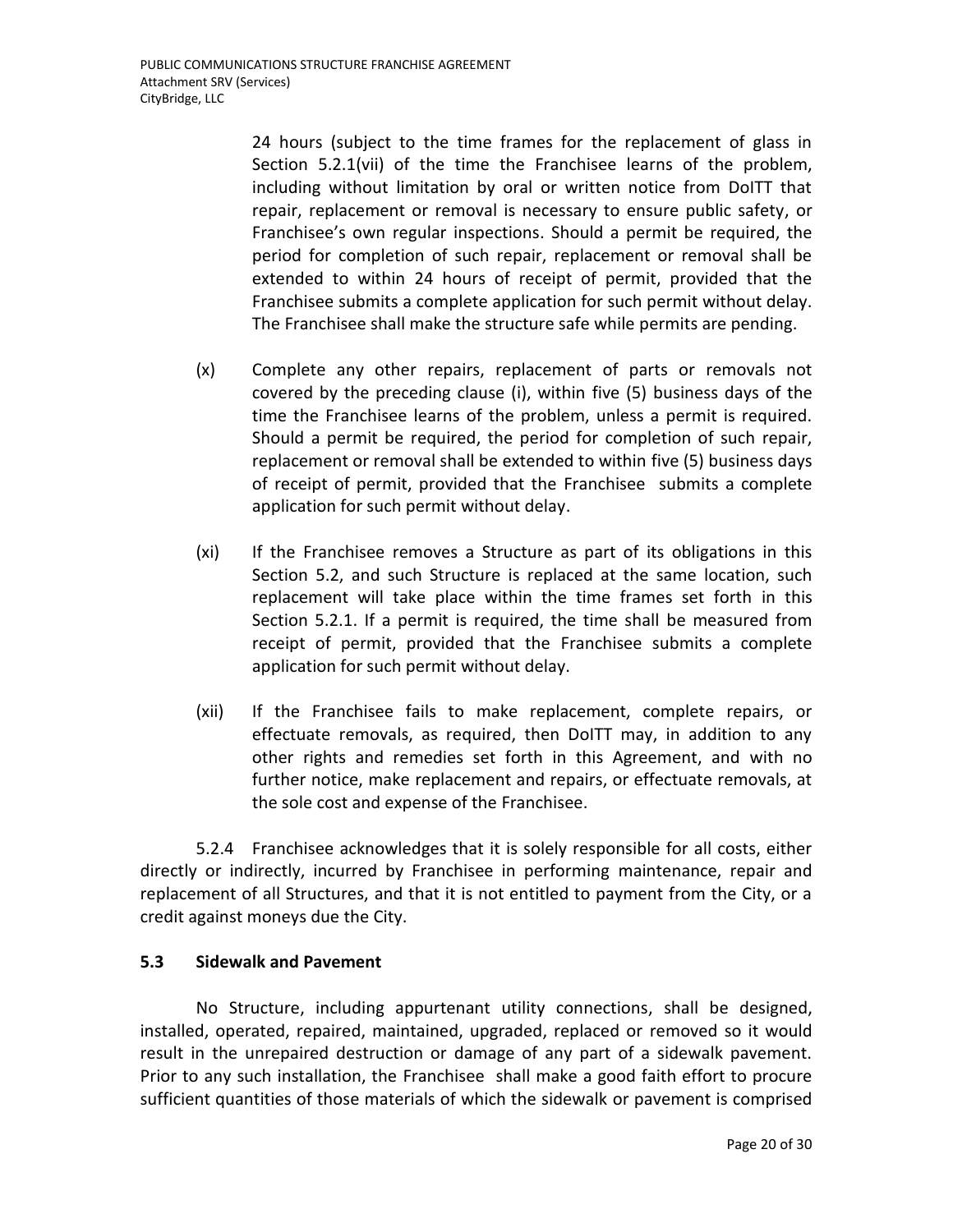to repair, replace, or restore it to its condition existing immediately before the installation of the Structure and in compliance with the New York City Administrative Code. If the City is the sole source of those materials of which the sidewalk pavement is comprised, then it shall provide the Franchisee, at the Franchisee's expense, any such materials stored by the City. If the installation, operation, maintenance or removal of any Structure results in damage to a sidewalk pavement, such sidewalk pavement shall be restored to its condition existing immediately before the installation of the Structure in accordance with the timeframes in Section 5.2.1 and in compliance with the New York City Administrative Code and the requirements of the Landmarks at the sole cost and expense of the Franchisee, using in-kind materials. The Franchisee may request an extension of time to the timeframes referred to in the preceding sentence which DoITT in its sole discretion may grant.

### **PART VI. MAINTENANCE AND MONITORING SYSTEM**

### **6.1 Maintenance and Monitoring System**

6.1.1 Within sixty (60) days of the Commencement Date and throughout the Term, the Franchisee shall at its sole cost and expense, and as more fully set forth in the RFP and Proposal, install and maintain a Maintenance and Monitoring System for the Structures. If during the Term DoITT determines in its reasonable discretion that MMS is no longer sufficiently state-of-the-art or the technology is otherwise failing for its purposes in connection with the Franchise, then DoITT may direct the Franchisee to make such necessary modifications to MMS as it deems reasonably necessary, and such modifications shall be implemented in a reasonable amount of time by the Franchisee at its sole cost and expense.

6.1.2 To the extent necessary the MMS, any part, or any software necessary for its operation shall be installed and maintained by the Franchisee on DoITT provided personal computers to provide for access by authorized DoITT users. DoITT shall make appropriate information technology personnel available to coordinate the installation of the MMS on its equipment and/or network.

6.1.3 The MMS shall not run primarily on DoITT's equipment or network and DoITT shall not be responsible for management, maintenance or assuring access to the system. All such requirements shall be the responsibility of the Franchisee.

6.1.4 Within sixty (60) days of the Commencement Date, the Franchisee shall provide full access to the MMS (and training reasonably satisfactory to DoITT) to no fewer than ten authorized personnel of the City in the manner requested by the City. The City shall have access, through the same means, for a reasonable number of additional users to allow read-only access to conduct searches of the MMS and to allow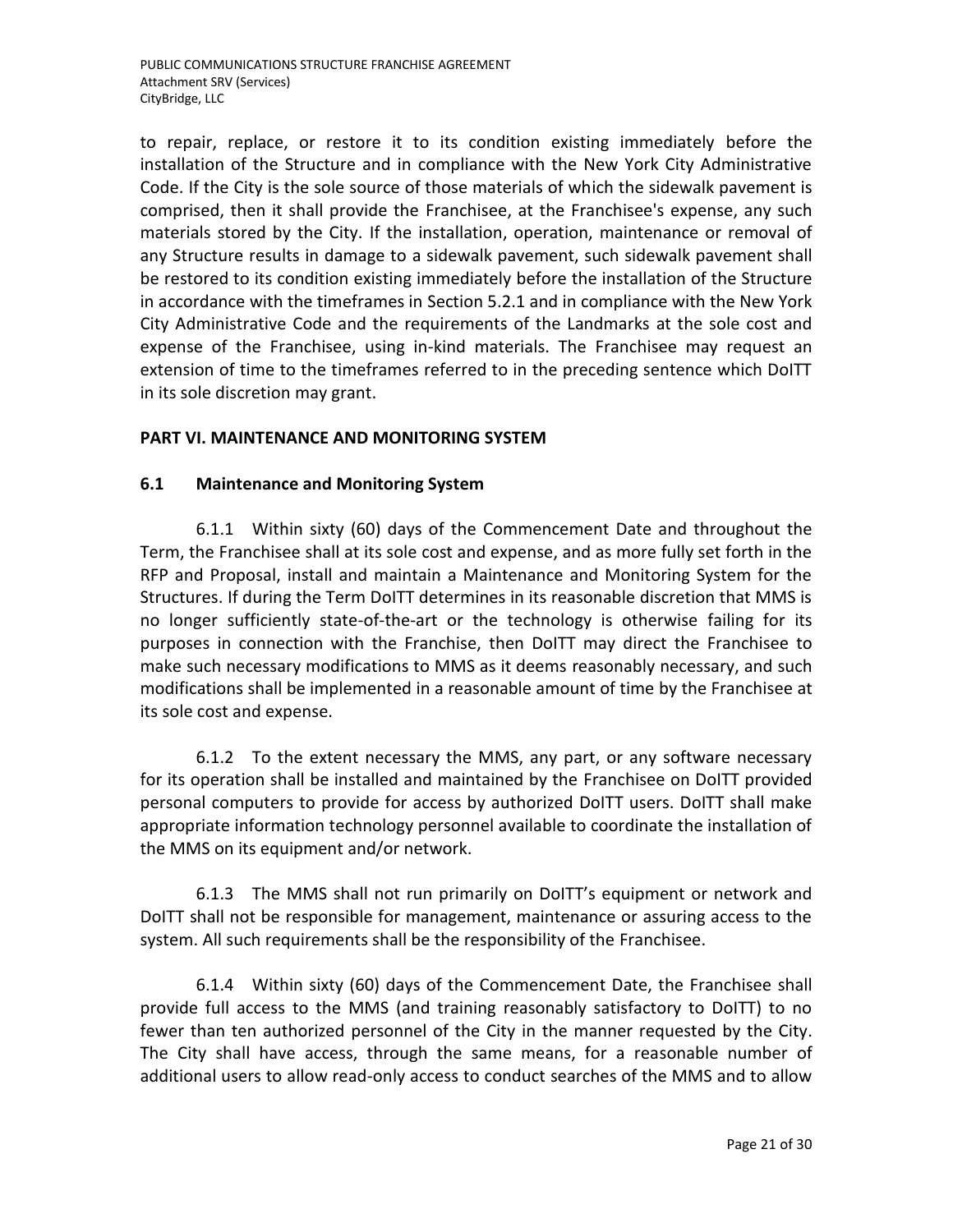311 operators (or operators of a successor organization) to enter and review the status of complaints received.

6.1.5 The MMS shall provide at minimum: two-way information sharing between the City and the Franchisee for the recording and processing of complaints from the public and the City, plotting public communication structures on city maps, Wi-Fi usage data for each Structure and in the aggregate, color coding of Structures, incident recording and reports, financial information regarding revenues by location and structure type, advertising panels displaying NYC Program Advertising, back-up maintenance and data protection protocols, and a help-menu function for assisting with system operation. The City shall provide appropriate personnel to coordinate the creation of an interface between MMS and the 311 system.

6.1.6 The MMS shall be available to authorized users 24 hours per day, seven days a week, except when the Franchisee is conducting maintenance or upgrades to the MMS. Franchisee shall provide reasonable notice to the City if is planning to conduct maintenance or upgrades to the MMS. If lost access occurs, it shall be restored within six hours of notification by the City.

## **6.2 Records in MMS**

The Franchisee shall maintain records, in a form satisfactory to the Commissioner and in a format which is downloadable to commercially available software, demonstrating compliance with the maintenance and operating requirements in Section 6.1, and the Agreement. Such records shall be available for inspection by the City upon reasonable written advance notice and copies, whether in paper, electronic or other form, shall be provided to DoITT promptly upon request. Not later than sixty (60) days after the Commencement Date, the Franchisee shall submit to DoITT a detailed description of all proposed recordkeeping procedures that will document compliance with the minimum service operating procedures in this Attachment. If DoITT determines in its reasonable discretion that such proposed recordkeeping procedures are insufficiently detailed or otherwise unlikely to adequately document compliance with the minimum service operating procedures, DoITT may direct the Franchisee to adopt such modifications to the proposed recordkeeping procedures as it deems reasonably necessary, and such modifications shall be promptly implemented by the Franchisee at its sole cost and expense.

## **6.3 Alternative MMS Software**

The Franchisee may during the Term, replace the software and related components then constituting the MMS with alternative software and related components (which may be proprietary to the Franchisee or an Affiliate of the Franchisee), at its sole cost and expense, provided that the features of the replacement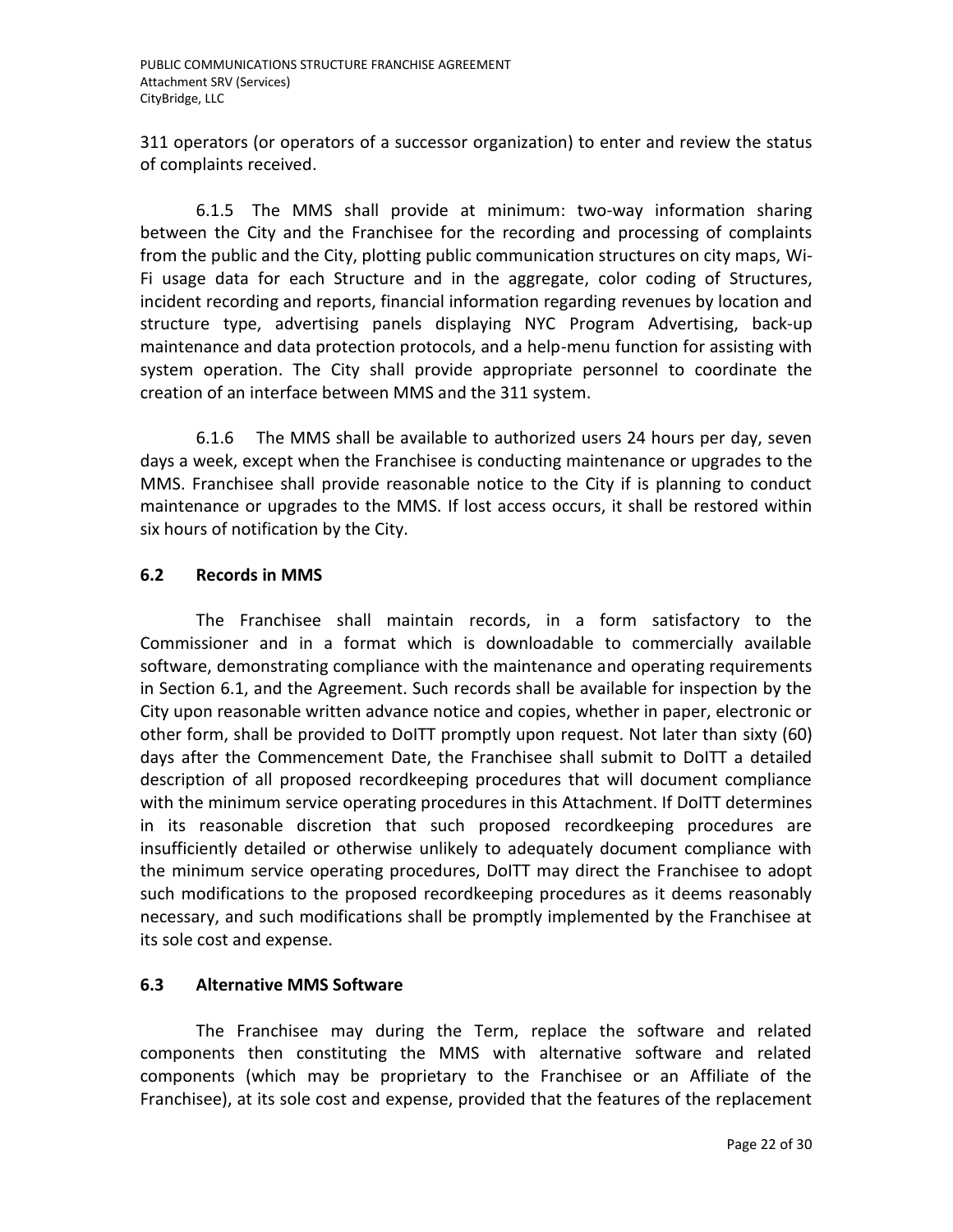MMS are substantially equivalent or superior to the MMS being replaced. The Franchisee shall grant to the City all necessary licenses and sublicenses required for the replacement MMS, and shall escrow or cause to be escrowed the source code as required by Section 3.9 of the Agreement. If such software is proprietary to the Franchisee or an Affiliate of the Franchisee, the Franchisee shall grant to the City all necessary licenses to operate the MMS as contemplated by this Agreement following the Term, on a perpetual, royalty-free basis. All right, title, and interest in all data collected by the MMS and all other information necessary for the City to maintain and operate the Structures will become the sole and exclusive property of the City with no compensation to the Franchisee after the termination or expiration of this Agreement and the Franchisee and its software vendor shall return all such data to the City in a format accessible and usable by the City without the Franchisee's and/or software vendor's software; provided, however, that the Franchisee may retain and use for its own business purposes a copy of such data, and the City shall grant to the Franchisee any necessary license.

### **6.4 [RESERVED]**

### **6.5 Reporting.**

6.5.1 Commencing on the Commencement Date and continuing throughout the Term, the Franchisee shall maintain records, in a form satisfactory to the Commissioner and downloadable by the City, at its convenience, to commercially available software, demonstrating compliance with the maintenance and operating requirements in this Attachment SRV. The parties agree that the obligation to provide a report to DoITT is satisfied once the information is available and downloadable by the City through the MMS, provided that the Franchisee shall provide any reports required provided the Agreement in hard copy or other commercially reasonable formats if requested by DoITT, from time to time. Additionally, upon request of DoITT, the Franchisee shall assist DoITT with accessing and downloading reports from the MMS.

6.5.2 Franchise shall, on an annual basis, no later than thirty (30) days after the month following each anniversary of the Effective Date, provide DoITT with a report describing any construction or installation of Structures that has occurred during the previous twelve months and the Franchisee's reasonably anticipated plans for such construction and installation for the coming twelve months. It is understood by the parties that Franchisee shall have the unrestricted right to adjust such reasonably anticipated plans and such report of anticipated plans shall not restrict Franchisee's rights under this Agreement to reserve space for, and install, Structures in a manner and at locations which may not be consistent with such report of anticipated plans.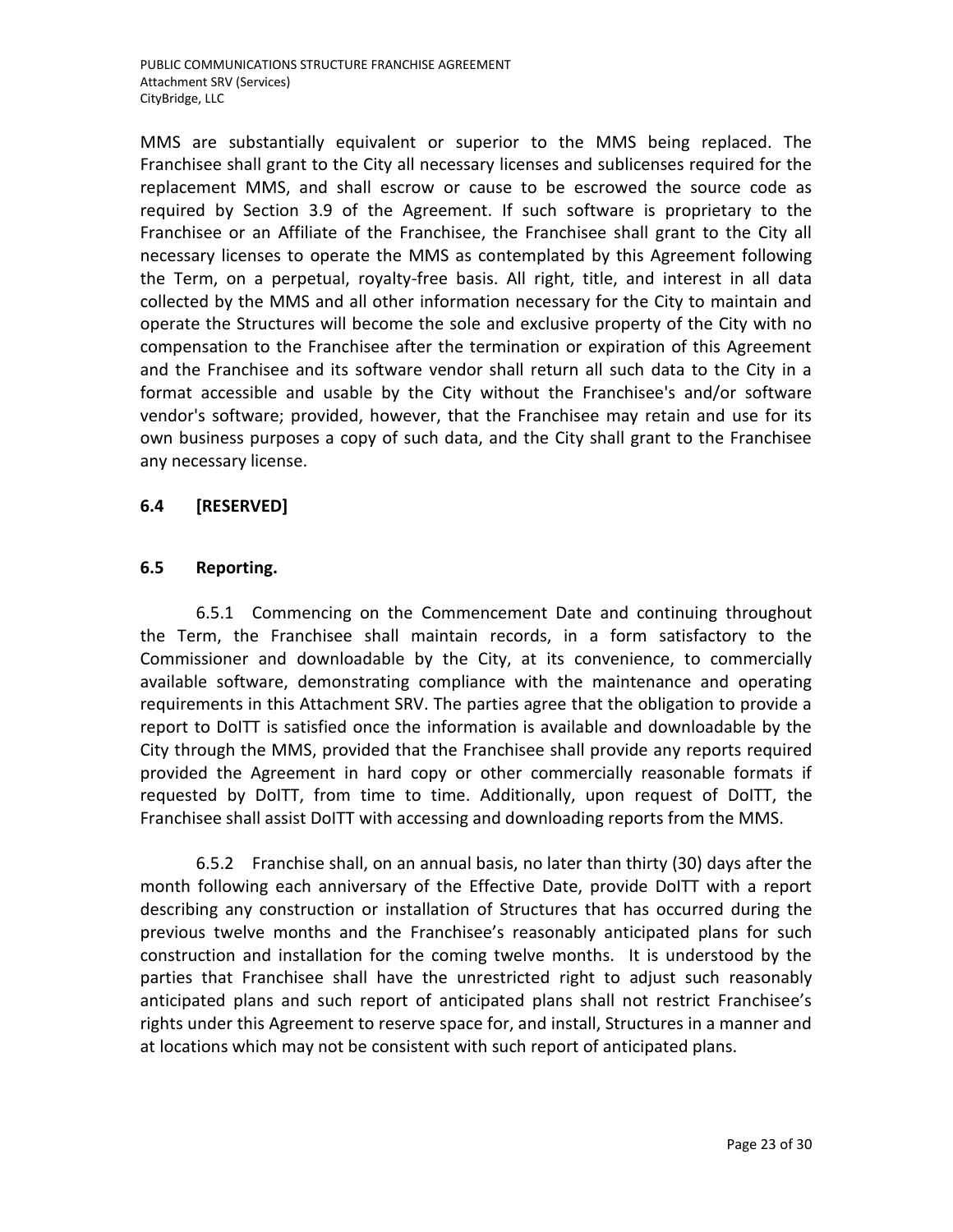6.5.3 Upon the request of DoITT, Franchisee shall submit, in a reasonable amount of time to DoITT any information or report reasonably related to the Structures and this Agreement, or to Franchisee's obligations under this Agreement in such form and containing such information, reasonably related to the Structures and this Agreement, as the DoITT shall reasonably specify. Such information or report shall be accurate and complete.

## **6.6. On-Going System Support/Assignment of Software Licenses**

6.6.1 If any Member (as such term is defined in the CityBridge LLC Amended and Restated Limited Liability Company Agreement dated (approaches into a license or maintenance agreement with CityBridge for any software used for operation of the System (excluding off-the-shelf software and software as a service), then each such agreement shall provide that it is fully assignable to the City upon either (i) the termination of this Agreement by the City due to a Termination Default, as defined herein or (ii) the expiration of this Agreement.

6.6.2 If CityBridge obtains from any non-Member licensor a source code escrow for any software pertaining to the operation of the System, CityBridge shall use commercially reasonable efforts to secure the City's access to the source code of the software subject to the terms of such source code escrow agreement.

6.6.3 CityBridge shall use commercially reasonable efforts to allow for the assignment to the City of any maintenance or license agreement between any non-Member and CityBridge for software pertaining to the operation of the System.

## **PART VII. ANCILLARY SERVICES**

The Franchisee may provide ancillary services from the Structures that offer technical support for the provision of the public pay telephone service contemplated in Part III above and the Wi-Fi Service contemplated in Part IV above, subject to the approval of the Commissioner, provided however that the provision of USB charging ports, touch screens on the Structures, and one-way blue-tooth transmission of Structure location information are expressly contemplated ancillary services and do not require subsequent approval of the Commissioner. The Franchisee agrees to provide such USB charging ports on 100% of the Advertising Structures (not including Existing PPTs) and touch screens on at least 100% of the Advertising Structures (not including Existing PPTs). To the extent ancillary services are authorized and provided, Franchisee shall provide them in a safe and reliable manner and will keep the relevant equipment in good repair.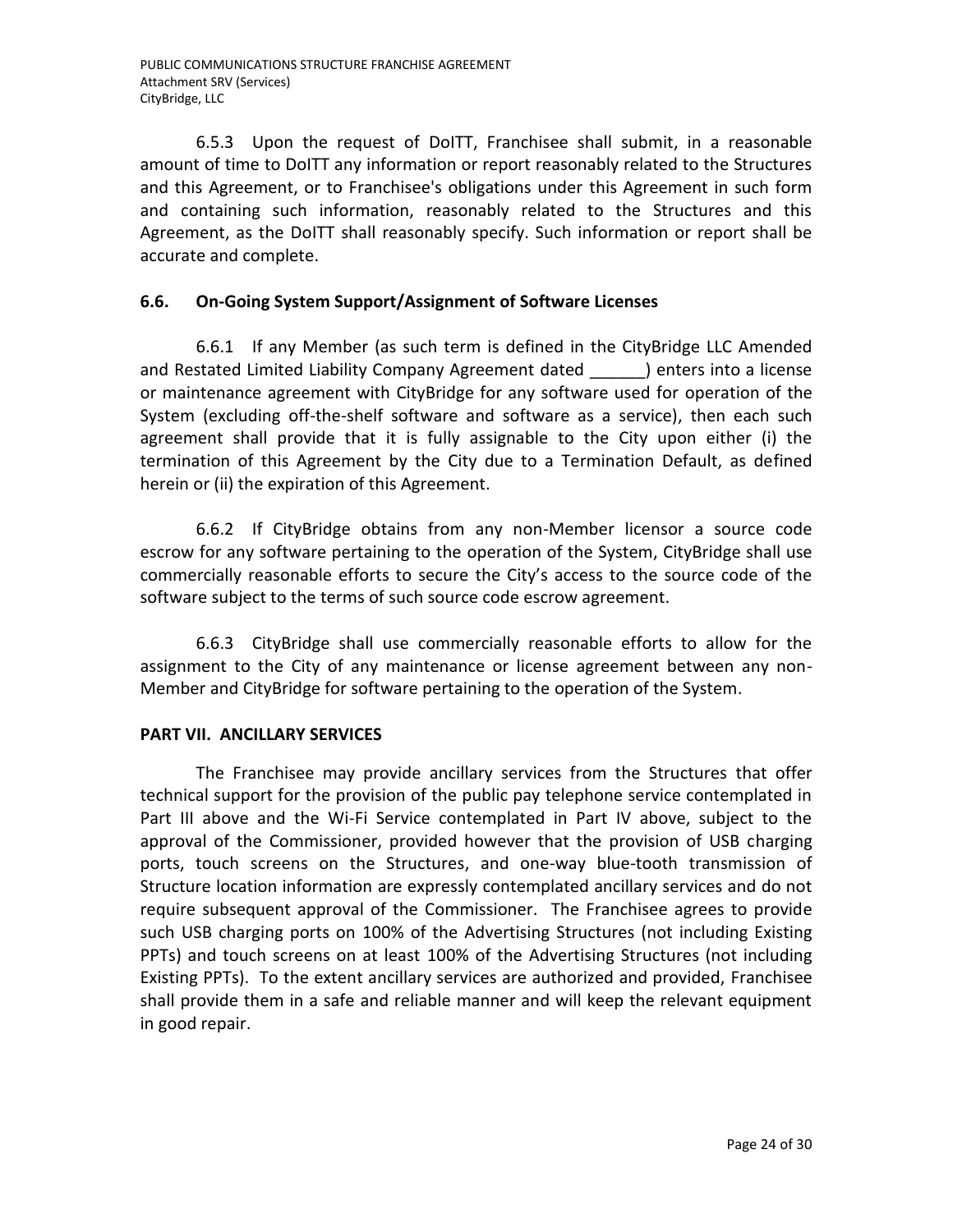### **PART VIII CUSTOMER COMPLAINTS**

#### **8.1 Complaint Handling Procedures**

8.1.1 Within thirty (30) days after the Commencement Date of this Agreement, the Franchisee shall establish and maintain prompt and efficient complaint handling procedures for handling complaints from customers and others and for handling complaints forwarded to the Franchisee by DoITT, which procedures follow all applicable laws, rules and regulations and this Section. Such procedures shall be in writing, and Franchisee shall maintain copies at Franchisee's office and make them available to the public and the Commissioner upon request.

8.1.2 All Structures shall have on them a legible and conspicuously posted notice in compliance with, and in such manner permitted or required by, the rules and regulations of the Public Service Law, advising the public of (i) the identification of the owner and operator of the telephone, (ii) that the owner and operator has been franchised by the City and (iii) that they may direct complaints and comments to 311 or a dedicated telephone line established by Franchisee.

8.1.3 The Franchisee shall have a telephone line for receiving complaints forwarded from DoITT, the 311 system or other designated City agencies. The line will be answered in person from 9:00 a.m. to 5:00 p.m. Monday through Friday and at other times will be answered via recorded message. Notwithstanding the above, the Franchisee shall have a contact person available to DoITT by phone 24 hours a day, seven days a week.

8.1.4 The Franchisee shall record all complaints received on the telephone line, through MMS, or from any other source, in the manner set forth in this Section 8.1 and shall diligently and promptly investigate each complaint. If such complaint is reasonably determined to be accurate, the condition shall be cured within the timeframes of this Attachment.

8.1.5 Any complaint regarding an uncompleted call for which no refund was received must be recorded in the manner set forth in Section 8.2 below, diligently investigated and, if reasonably determined to be accurate, the appropriate refund shall be mailed within thirty (30) calendar days from receipt of the complaint.

8.1.6 Any complaint regarding an unauthorized charge for a call(s) made from a PCS must be recorded in the manner set forth in Section 8.2 below, diligently investigated, and referred to the appropriate operator service provider within seventytwo (72) hours from receipt of the complaint.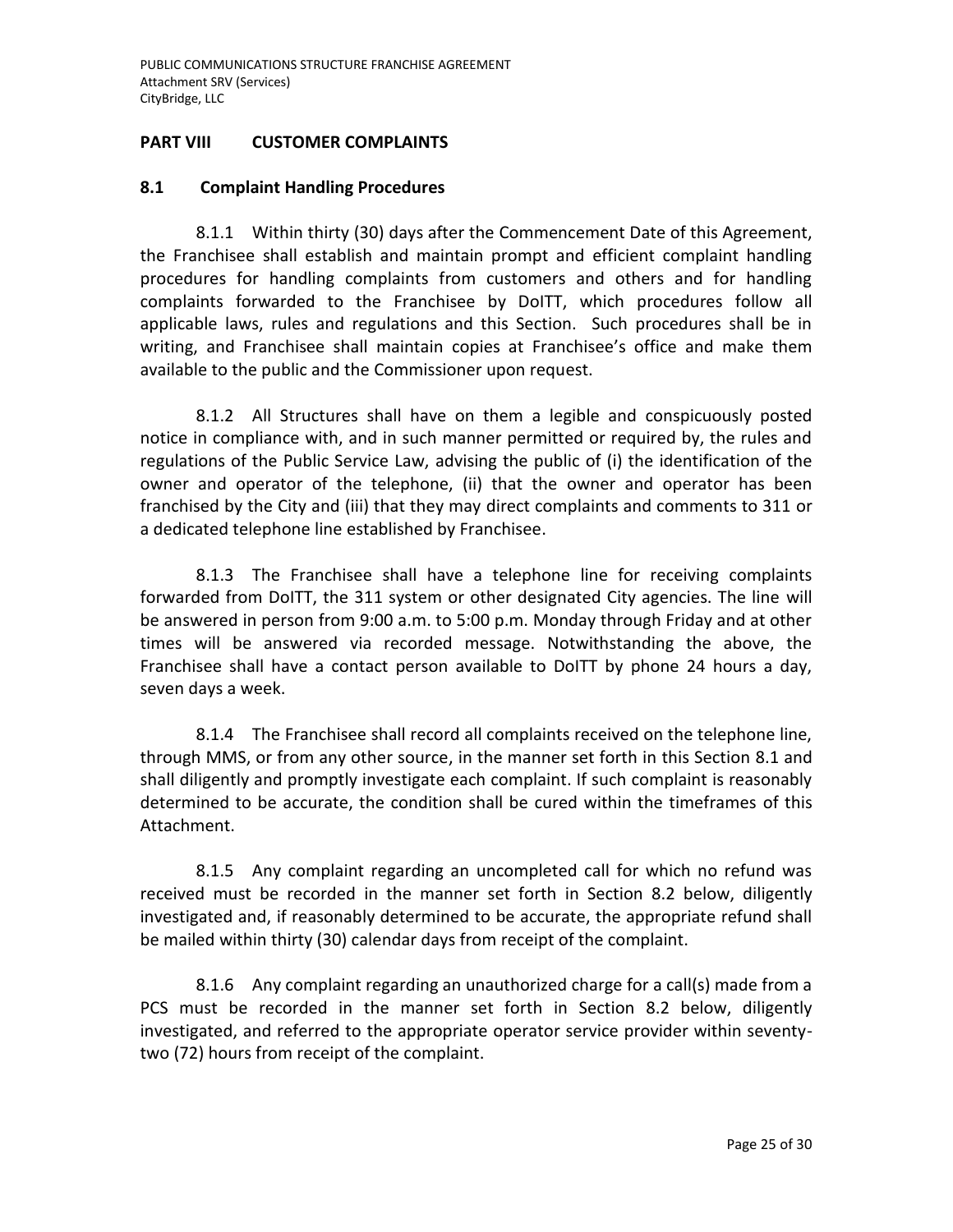8.1.7 Any complaint regarding incidents of theft from or vandalism to a Structure shall be recorded in the manner set forth in Section 8.2 below, diligently investigated, and, if reasonably determined to be accurate, within five (5) business days from receipt of the complaint the Franchisee shall take reasonable measures to deter and/or prevent any such further illegal activity, which may include, without limitation, the installation of physical mechanisms designed to prevent theft and/or vandalism and participation in any enforcement program or programs, established by or with DoITT or other applicable City agencies, against the sources of such vandalism and/or theft.

8.1.8 Any complaint regarding coinless access to 911 service and/or operator service at a Structure shall be recorded in the manner set forth in Section 8.2 below. Such complaint shall be verified by testing and/or inspection no later than the Franchisee's next scheduled daily testing and/or inspection visit made under Section 5.2. If determined to be accurate, the condition shall be cured promptly but in no case later than as required under Section 5.2.

8.1.9 Any complaint regarding a non-working Structure, or part thereof, shall be recorded in the manner set forth in Section 8.2, below. Such complaint shall be verified by testing and/or inspection no later than the Franchisee's next scheduled daily testing and/or inspection visit under Section 5.2. If determined to be accurate, the condition shall be cured promptly, but in no case later than as required under Section 5.2.

8.1.10 Any complaint regarding the cleanliness of a Structure (including, but not limited to, stickers or graffiti) shall be recorded in the manner set forth in Section 8.2 below and diligently investigated. If such complaint is reasonably determined to be accurate, the condition shall be cured within seventy-two (72) hours from receipt of the complaint.

8.1.11 Any complaint regarding overcharges at any Structure shall be recorded in the manner set forth in Section 8.2 below and diligently investigated. If such complaint is reasonably determined to be accurate the appropriate refund shall be mailed within thirty (30) calendar days from receipt of the complaint.

8.1.12 Any complaint regarding any aspect of service not set forth in Sections (9) through (11) above shall be recorded in the manner set forth in Section 8.2 below and diligently investigated. If such complaint is reasonably determined to be accurate the underlying problem shall be cured promptly and in no event later than thirty (30) calendar days from the receipt of the complaint; provided, however, that a complaint regarding a hazardous condition shall be promptly investigated and, if reasonably determined to be accurate, shall be cured immediately.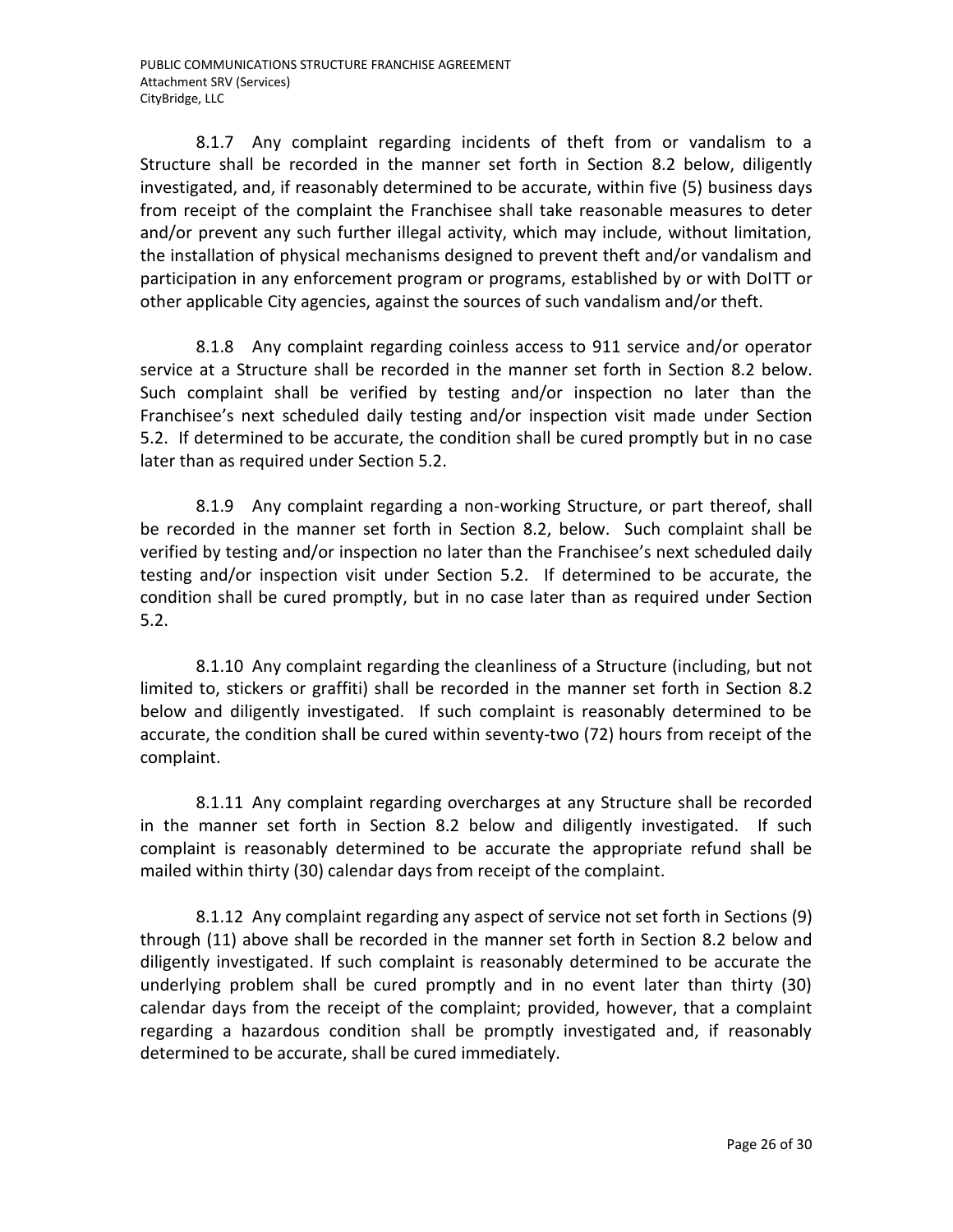8.1.13 The Franchisee shall provide to DoITT a reasonable and adequate explanation describing corrective steps taken by the Franchisee in response to any complaint or reasons no corrective steps were taken.

8.1.14 If a complaint has not been diligently and promptly investigated and/or the underlying problem has not been cured by the Franchisee to the satisfaction of the Commissioner within the periods set forth above, the Commissioner may (i) order the Franchisee in writing to take appropriate action to investigate such complaint and/or cure the problem and (ii) if the Franchisee fails to take appropriate action investigate and cure the underlying problem at the Franchisee's sole cost and expense.

## **8.2 Complaint Record Keeping**

The Franchisee shall maintain written, accurate and complete records of all complaints that shall be available to DoITT through MMS or, at DoITT's reasonable advance request, in written form. Such records shall indicate: (i) the specific Structure, including its identifying number and its exact location, for which the complaint was made; (ii) the type of complaint; (iii) the date and time of complaint; (iv) if the complaint is in written form, the name, address, and telephone number of the person filing the complaint; (v) the Franchisee's action to address the complaint; and (vi) to the extent applicable the date of resolution of the complaint. All such records shall be retained by the Franchisee throughout the Term. The MMS shall provide DoITT a means by which it can search for complaints by location and/or time period, and shall produce statistical reports, at DoITT's request, by type of complaint, location of complaint, type of structure, and time period.

### **8.3 Continuity of Service**

If the Franchisee, with the consent of the City as required and in compliance with Article 13 of the Agreement, sells or otherwise transfers the System, or any part thereof, or Control to any Person, or to the City or the City's assignee, or if the franchise terminates, the Franchisee shall transfer the System, or such relevant part, in an orderly manner to maintain continuity of Service.

### **8.4 Other Reports**

Upon the request of the Commissioner, the Franchisee shall promptly submit to DoITT or the City, any information or report reasonably related to the Franchisee's obligations under this Agreement, its business and operations, or those of any Affiliated Person, regarding the System or its operations, or any Service distributed over the System, in such form and containing such information as the Commissioner shall reasonably specify. Such information or report shall be accurate and complete. The franchisee shall not enter into any contract or agreement with a third party for business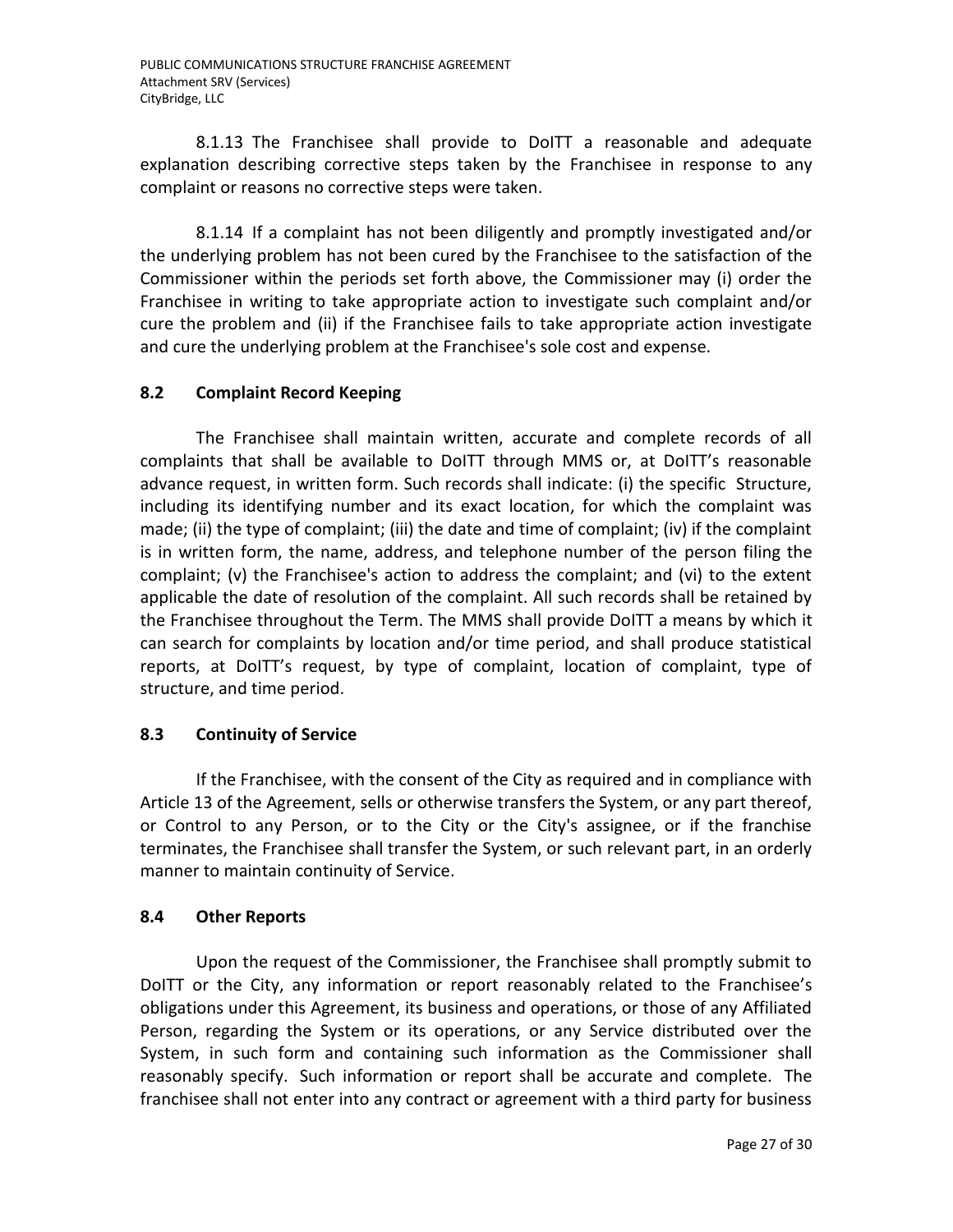related to the franchise that includes any confidentiality clause that might be interpreted to limit DoITT's ability to review or audit these contracts or agreements or related records. The Commissioner or the City may inform the Franchisee in writing with regard to the adequacy or inadequacy of such reports pursuant to the requirements of this Section 8.4**.**

### **Part IX. State of the Art**

### **9.1 General Requirement.**

Throughout the term of the Agreement, the Franchisee shall construct, operate, maintain and upgrade the System in order to reasonably ensure that it continuously conforms to current industry standards (the "State of the Art") for the Services.

### **9.2 State of the Art Report**

Upon the City's request, but not more than once every three (3) years, the Franchisee shall provide to the Commissioner in a form satisfactory to the Commissioner, a report of the Franchisee's review and assessment of the current State of the Art of the System and Services and, if appropriate, its plans for upgrading the System and Services to conform to the State of the Art. The report shall address, at a minimum: technological advances making possible enhanced signal quality, publicly available equipment for the receipt of comparable services or greater capacity and interactive systems; a comparison of the services, facilities and technologies utilized in, and the terms and conditions of comparable services in other jurisdictions; a representative sample jurisdiction in which new technologies have been or are being used and a description of the experience those jurisdictions have had with such new technologies; an assessment of the costs associated with implementing such new technologies into the System, a discussion of additional technological advances anticipated during the remainder of the Term of the Franchise, along with (if appropriate) a projection of the costs and timetable for the Franchisee offering such advances as a part of or in place of the current System and Service; a discussion of what improvements (if appropriate) the Franchisee anticipates making in its Structures, equipment, systems and operations during the remainder of the Term of the Franchise, along with a projection of the costs and timetable for the implementation of such improvements; and generally, the steps the Franchisee or any Affiliated Person is undertaking to continuously construct, operate, maintain and upgrade the System in accordance with the provisions of Section 9.1; and such additional information as the City may request. The Franchisee acknowledges and agrees that the State of the Art report submitted pursuant to this Section 9.2 is only one resource that the City will consider in evaluating the Franchisee's obligation pursuant to the terms and conditions of this Agreement to continuously construct, operate, maintain and upgrade the System in accordance with Section 9.1, and the Commissioner may, at the City's own expense,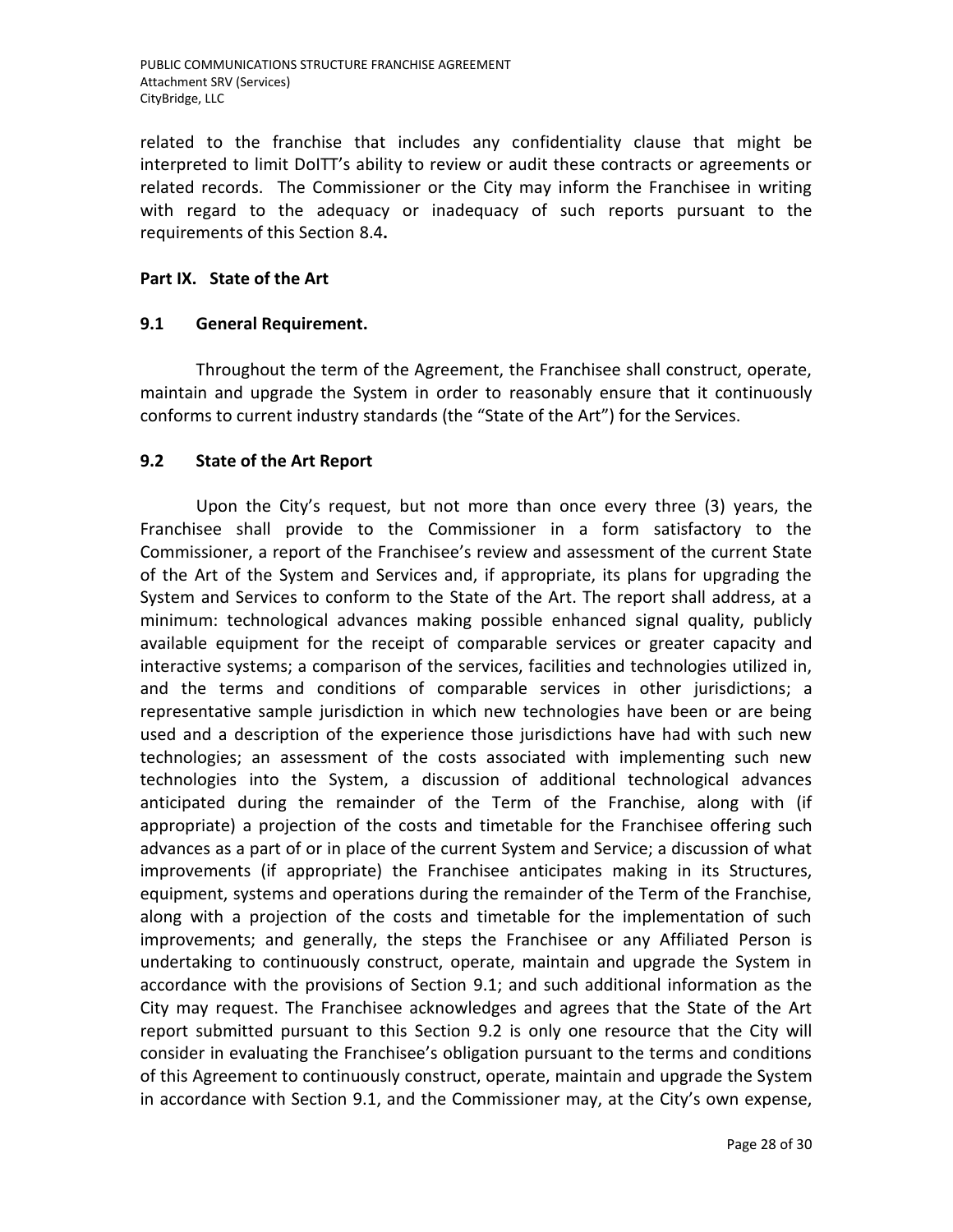commission third parties, as necessary, to ascertain the current State of the Art of the Equipment and Services generally.

## **9.3 Procedures for Maintaining State of the Art**

9.3.1 The Franchisee shall perform a technology refresh and upgrade to each part of the System that is not State of the Art no later than the sixth  $(6<sup>th</sup>)$  and tenth  $(10^{th})$  Contract Years, in accordance with the plans described in Section 9.3.2. Performance of the second technology refresh and upgrade of the System is contingent upon the City extending the Agreement pursuant to Section 2.2 of the Franchise Agreement.

9.3.2 Within ninety (90) days after the sixth  $(6<sup>th</sup>)$  anniversary of the Commencement Date, the Franchisee shall submit plans, describing how it intends to complete the technology refresh and upgrade. Upon approval of such plans by the Commissioner, the Franchisee shall commence and complete implementation of the required upgrade within the time specified.

9.3.3 Notwithstanding Section 9.3.1, the Commissioner may determine, based upon the report to be provided, pursuant to Section 9.2 and any other information available to the Commissioner, that the System is currently State of the Art, and that either one or both of the technology refreshes and upgrades is(are) unnecessary. To avoid doubt, a determination that a technology refresh and upgrade is unnecessary under this Section is discretionary and not appealable. In the event that the Commissioner determines that the technology refresh and upgrade is unnecessary in the sixth  $(6^{th})$  year, the Commissioner may require that the refresh and upgrade be performed in either the seventh  $(7<sup>th</sup>)$  or eighth  $(8<sup>th</sup>)$  years.

## **PART X Performance Standards and Corrective Actions**

### **10.1 Performance Standards and Corrective Actions**

In addition to the service requirements for all Services under this Attachment, the following performance measures shall apply to the Structures:

10.1.1. If, during the term of this Agreement, the Commissioner reasonably determines that: